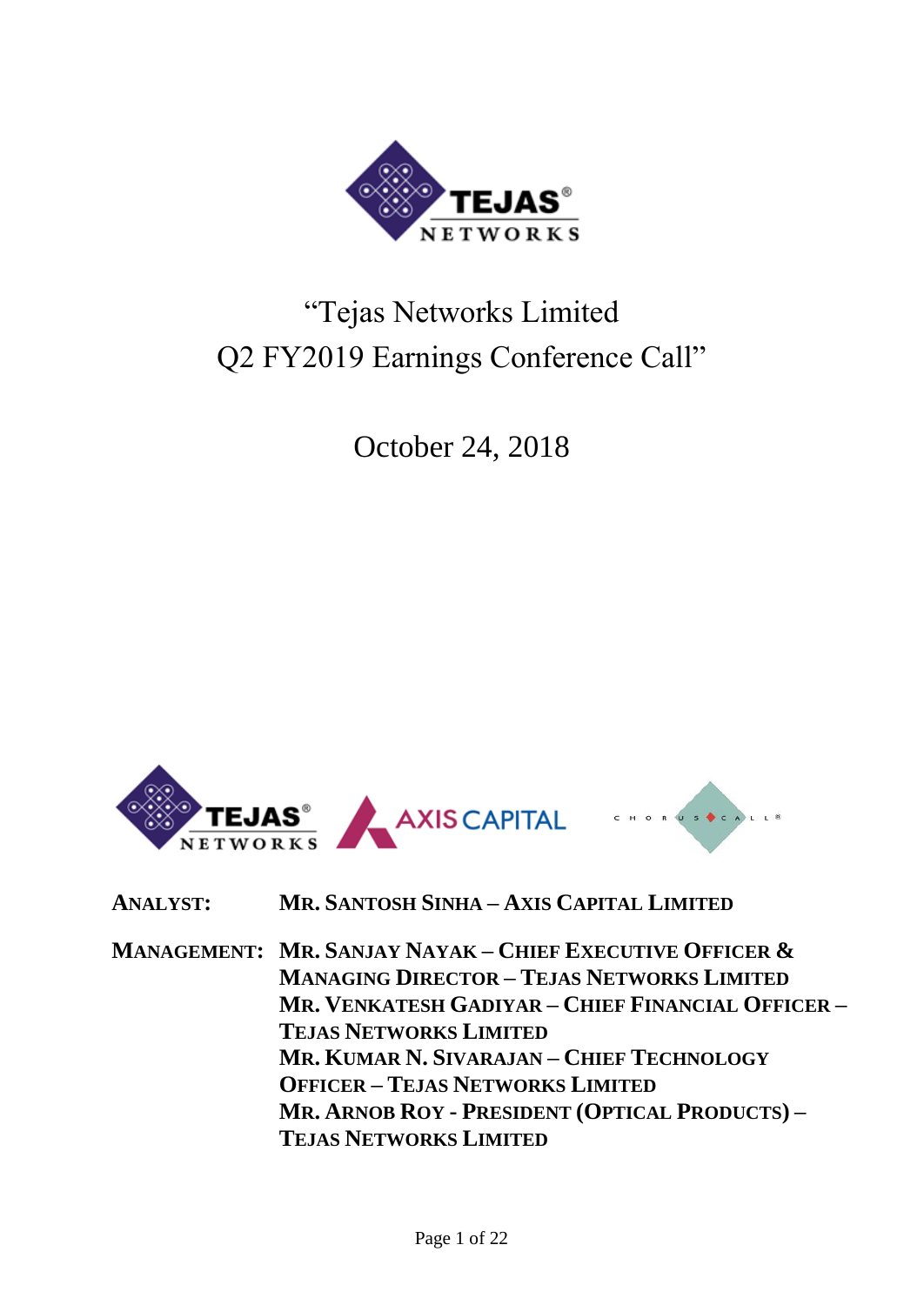

- **Moderator:** Ladies and gentlemen, good day and welcome to the Tejas Networks Q2 FY2019 Earnings Conference call hosted by Axis Capital Limited. As a reminder all participant lines will be in the listen-only mode, and there will be an opportunity for you to ask questions after the presentation concludes. Should you need assistance during the conference call, please signal an operator by pressing "\*" then "0" on your touchtone phone. Please note that this conference is being recorded. I now hand the conference over to Mr. Santosh from Axis Capital. Thank you and over to you, Sir!
- **Santosh:** Thanks Umang. Avery good afternoon to all the participants on this call. I welcome you to the Q2 FY2019 Earnings call for Tejas Networks. We have with us Mr. Sanjay Nayak, CEO and Managing Director, Mr. Kumar N. Sivarajan, Chief Technology Officer, Mr. Venkatesh Gadiyar, Chief Financial Officer, Mr. Arnob Roy, President, Optical Products.

The call will begin with a brief management discussion on the performance for the quarter this will be a followed by a Q&A session. I will now hand over the floor to Mr. Sanjay Nayak. Over to you Mr. Sanjay!

**Sanjay Nayak:** Thank you again. This is Sanjay, coming from Tejas side. Good afternoon to everybody, I believe we have posted the presentation on the website and hopefully you have had a chance to look at it.

> I will start with the first slide, which is the Q2 financial update. On a net revenue basis which is net of components pass through and the excise duty Q2 was at 203 Crores and first half was at 435 Crores, EBITDA was 44.6 Crores for the quarter and the 107 Crores for the first half, operating profit was 29.6 Crores for the quarter and 74.9 Crores for the first half and PBT was 36.4 Crores for the quarter and 88 Crores for the first half and PAT was 33.5 Crores for the quarter and 78.5 Crores for the first half.

> We can see that while on a quarter-on-quarter basis we had a small decline, but on a half year basis we had a marginal increase in terms of revenues and if you recall in the earlier calls I have mentioned that the nature of our business is a bit lumpy so we really do not put that much emphasis on a quarter-on-quarter revenues, but really focus more on the annualized revenues.

> Historically, one thing I would just like to mention is that the ratio between our first half and second half is typically skewed towards the second half and second half revenues are normally 55% to 60% of the total and first half revenues are 40% to 45%. We did have an aberration last year but the trend prior to that was always along these lines. So we do expect the second half of this year to be significantly higher than first half in line with the earlier ratios.

> One other headline I just would like to reiterate that in the past we had maintained that we have a medium-term growth target of 20% year-on-year based on the visibility that we have and I will of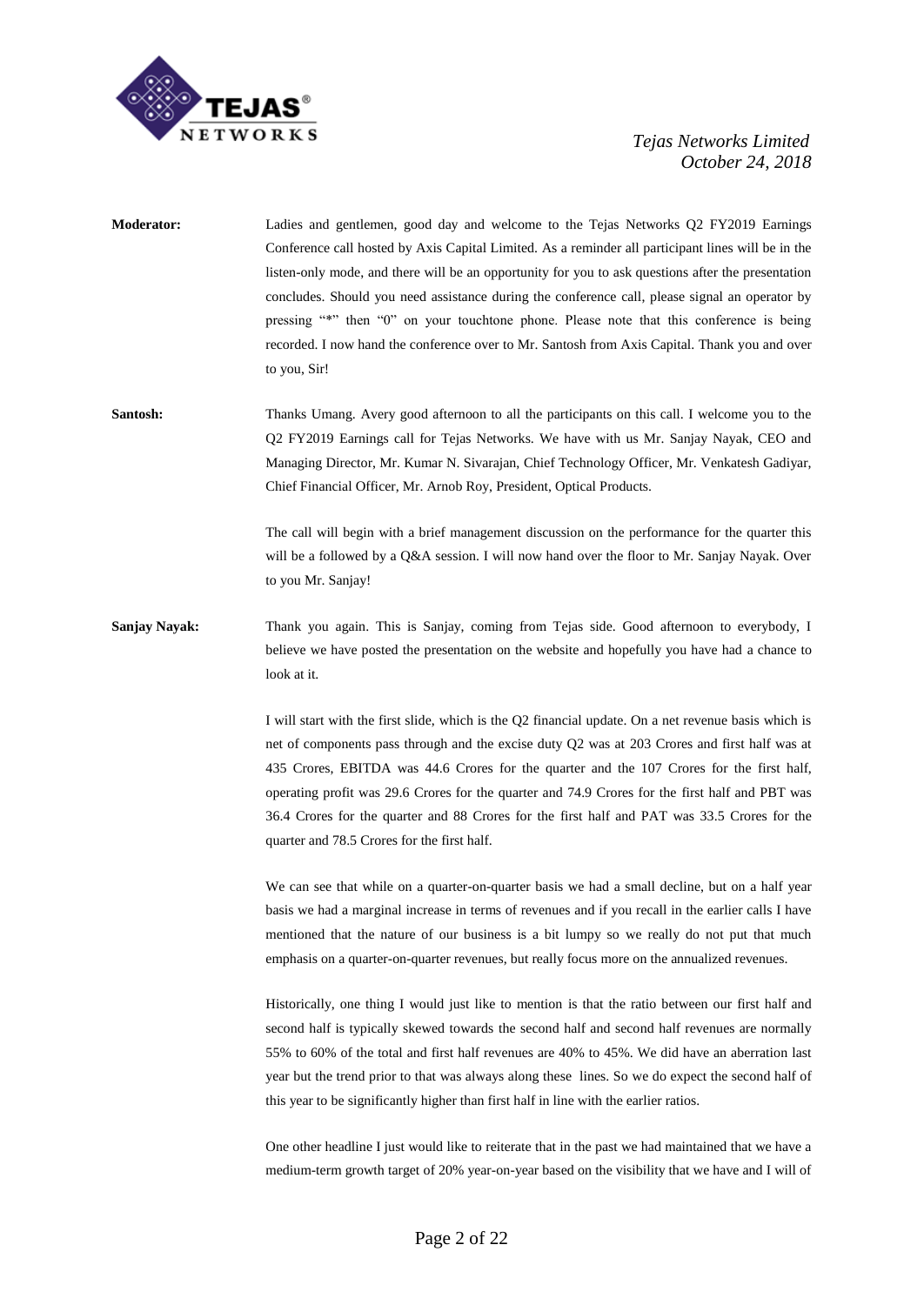

course talk a little bit more about the detailed pipeline and how our business is progressing. We are again confident that we will be able to deliver more than 20% year-on-year growth for this year and that it will also include a significant amount of catch up on the revenue deficit from last year. So overall we feel that we should have a significantly strong growth on a year-on-year basis this year.

In terms of profitability we continue to maintain that we have been able to do well on that front. In fact the profit for this quarter is among the top two or three in the last 12 quarters so profitability wise we seem to be doing fine and we again believe that whatever guidance we have given in the past, which is 14% to 15% of our net revenues we should be able to maintain that this year as well.

So to summarize, I would say that when we look at the full year revenues we feel very confident and comfortable that we have a very strong backlog and revenue pipeline for the next half and we should be able to deliver the growth that we expect during the year. However before Iget into more details I would request Venkatesh to first walk through the financial part and then Kumar will walk you through the technology slides. I will then end with and a region-by-region sales guidance and discuss how we are progressing.

Venkatesh can you please walk us through the next set of slides?

**Venkatesh Gadiyar:** Thank you Sanjay. Thank you everyone. I am Venkatesh here. The services revenues increased in the first half to 6.1% of the net revenues compared to 4.5% in the corresponding previous period and we significantly improved our profitability primarily on account of the higher gross margin for our products and the operating expenses while we are investing in R&D other expenses are under control. For the first half our operating expenses grew by 7.1% and as a percentage of net revenues increased by 80 basis points. The gross employee cost increased by 30.4%, the headcount increased from 680 to 754 in the last 12 months.

> EBITDA grew by 17.2% on a year-on-year basis and as a percentage of net revenue increased from 22% to 24.6% primarily on account of better gross margin. As we mentioned earlier, EBITDA on an annualized basis is expected to be in the range of 20 to 22%. Higher EBITDA along with the increased other income resulted in an increase of PBT by 47.1% on a year-on-year basis for H1.

> We have recognized a deferred tax credit of 10 Crores for the first half of this period. Our PAT for the half-year grew by 66% on a year-on-year basis. PAT was 18.1% of the net revenue for the half-year compared to 11.4% for the half-year ended September 2017.

> H1 EPS grew by 48%. On working capital, barring delayed collection from one customer we are under control in terms of our working capital. Our DSOs is up by 37 days from 167 days as of June 2018 primarily on account of one-off delayed collection from a large Indian PSU customer,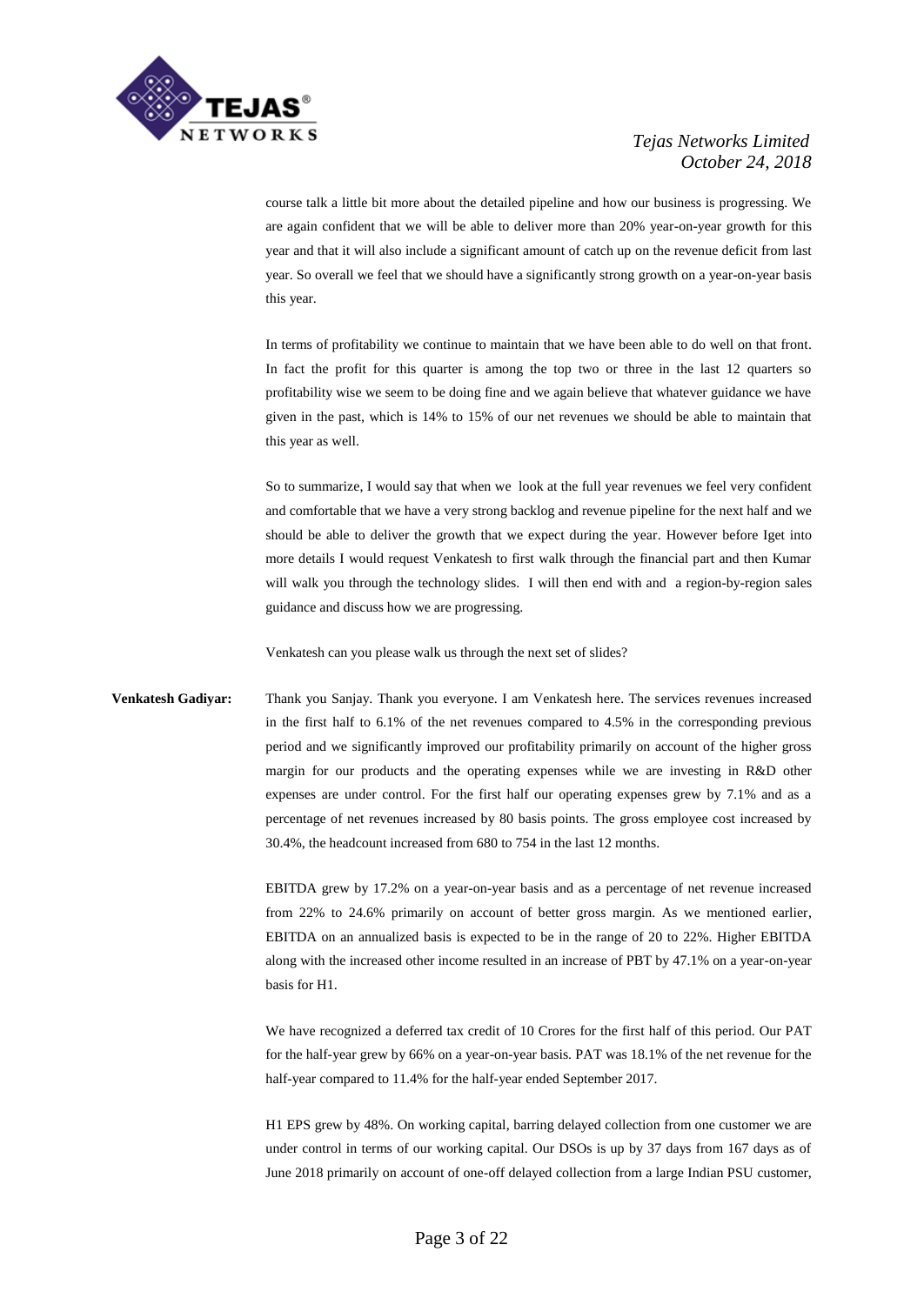

which was slipped out in September Q2 for about 150 Crores. This is only a procedural thing where we have submitted all our documents. There is no delay from our end and we expect this to be collected during Q3 FY2019.

As a result of this, on the cash flow front, we have utilized about 32 Crores for operations in the first half. On the positive side we have stretched our payables and better managed the inventory. Our DPO increased by 16 days and inventory days decreased by 15 days compared to March 2018. We expect to see an improvement in the working capital to a steady state of 130 to 140 days during the year.

We are practically a debt free company. We still have a healthy cash and equivalents of Rs.454 Crores including an investment in mutual fund about Rs.11 Crores and deposit with the financial institutions of about Rs. 285 Crores, we saw a decline of Rs. 64 Crores in the first half mainly due to the delayed collections from the one large customer and we have no exposure to any risky financial invests in our cash and equivalents or investments.

In summary for the full year we expect our revenues to grow faster than our medium-term growth target of 20% and we expect PAT to be in the range of 14% to 15% for the full year.

**Sanjay Nayak:** Thank you Venkatesh. Just go to the next slide on the corporate updates. Just a quick summary again as on date we have 754 employees and more than 50% of our team is in R&D. We have been able to continue investing in building up our team. In terms of new management team additions we have recently hired Abhijat Mitra as our Head of HR who till recently was with McKinsey & Company and is a great addition to the team.

> Here I would like to mention about one international award because it is a highly prestigious one.We are one of the three global telecom equipment companies to be selected as a finalist for the 2018 Broadband World Forum award for our FTTH product in the Achievement in Network Convergence Category. The final winners are actually going to be announced tonight in Berlin later today. . So this demonstrates that our products are absolutely world class and this has now been independently validated by the most relevant forum for our business.

> We continue to focus on IPR and patents. We have more than 349 patents filed out of which 94 have been granted, 16 patents were actually granted in Q2 of FY2019. On the 5G standard we have been talking about how we from India have been contributing to it. Once again we are very happy to inform that the transport, which is the optical transport standard related to our business, which is a standard called CPRI has been published by the Telecom Standards Development Society of India and the Chairman of the technical working group was from Tejas.

> In terms of international customer wins and I will of course go into a lot more detail later in the presentation, we are again very happy to share that we have registered eight new international customer wins across America, Africa and Southeast Asia. These wins are very important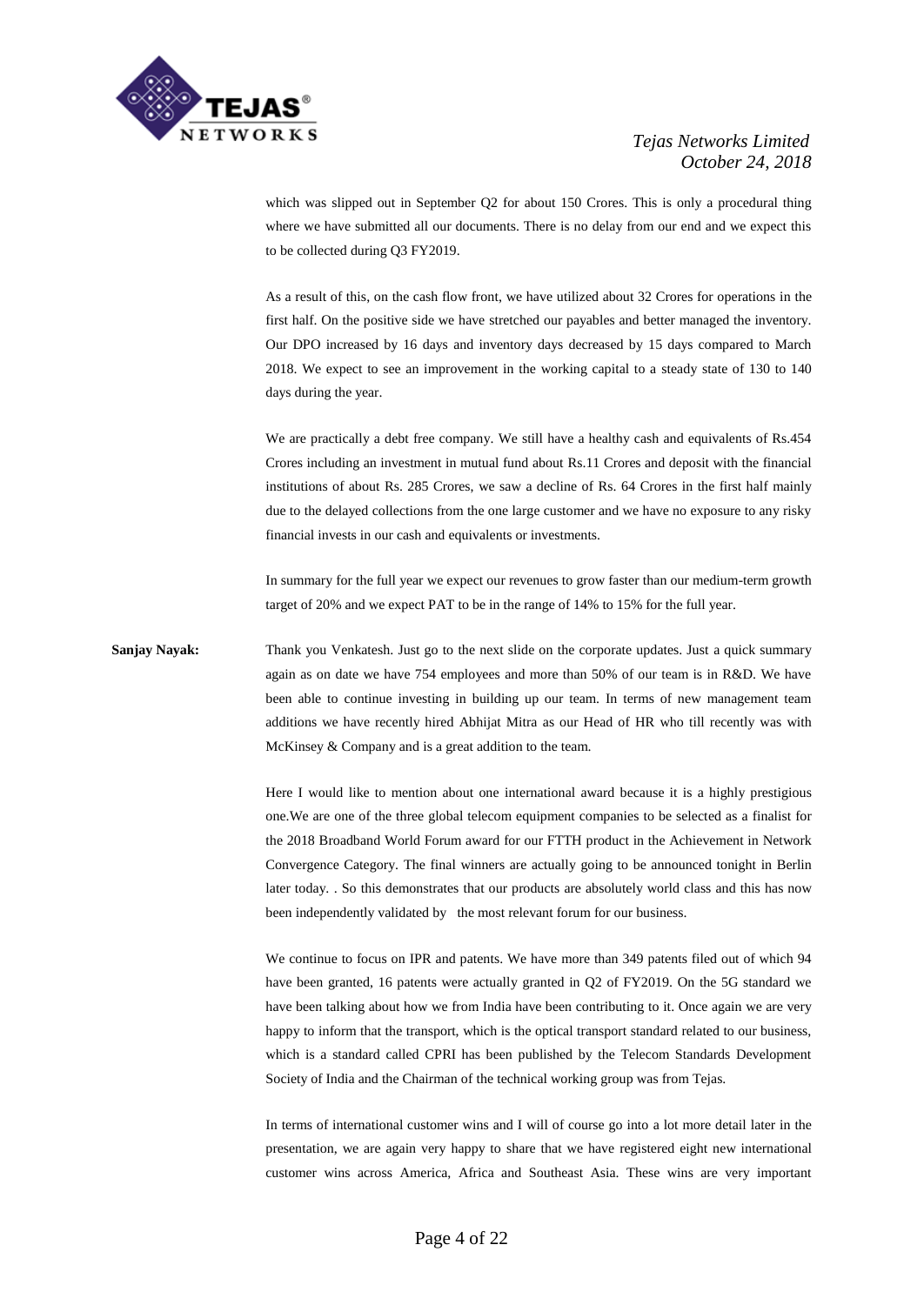

because every win essentially establishes a larger run rate for us and a stronger footprint in these regions and I will go into more details of the customer wins a little bit later as well.

Couple of other things, which have happened in the recent past, which I thought could be interesting for everybody to see on one screen, which is the policy developments in India. There are four broad things, which have happened since the last time I spoke to all of you. The first is that the preferential market access policy which was originally notified in 2012 has been updated and the new version of the policyhas been gazetted towards the end of August. The good part of this updated policy is that they have now mandated that any central government funded project even if it is only partially funded by the center, such as a state government or local government project, has to comply to the PMA policy on a product-by-product basis. This essentially means that for every product identified in the PMA policy, the tendering agency has to satisfy the PMA criteria. Secondly certain government agencies used to incorporate restrictive conditions to eliminate or to discourage participation of Indian equipment manufacturers. The new policy adds a specific clause that penalizes any officer that engages in such activity, so I think it is a very strong endorsement from the government.

The second major policy development is the TRAI recommendations on promoting local telecom equipment manufacturing. The final recommendations have been released and again they have emphasized Design and Made in India products, which is basically what we are focusing on. The recommendations also talk about strengthening the PMA policy and incentivizing private operators to buy Indian products. TRAI has also suggested certain mechanisms for generation of domestic IPR and export promotionthrough Telecom Export Promotion Council (TEPC) of which I'm the Co-Chairman..

The National Digital Communications Policy has been approved. It is again broadly painting the picture for our industry. The fiberization of towers is targeted to go up to 60% in the next four to five years. On broadband penetration they have a very ambitious target to pretty much cover everybody in India and in this regard the focus is once again on design-led manufacturing. and try and which is basically access to patents from abroad on a friendly terms and again push on the 5G side where again we have product that we are focusing on.

The last one, which came most recently is the customs duty increase on essentially eight telecom products six out of which we actually manufacture. Any company that imports these products will have to pay 20% plus 2% cess, which is 22% effective duty if they are imported as finished goods. a Even if the products are are imported as semi-finished goods they still have to pay 12% duty. So this duty differential actually motivates our customers to buy products from us, especially those who purchase in rupees, rather than importing those products. I believe that these four policies together are fairly positive for our business especially from a government angle.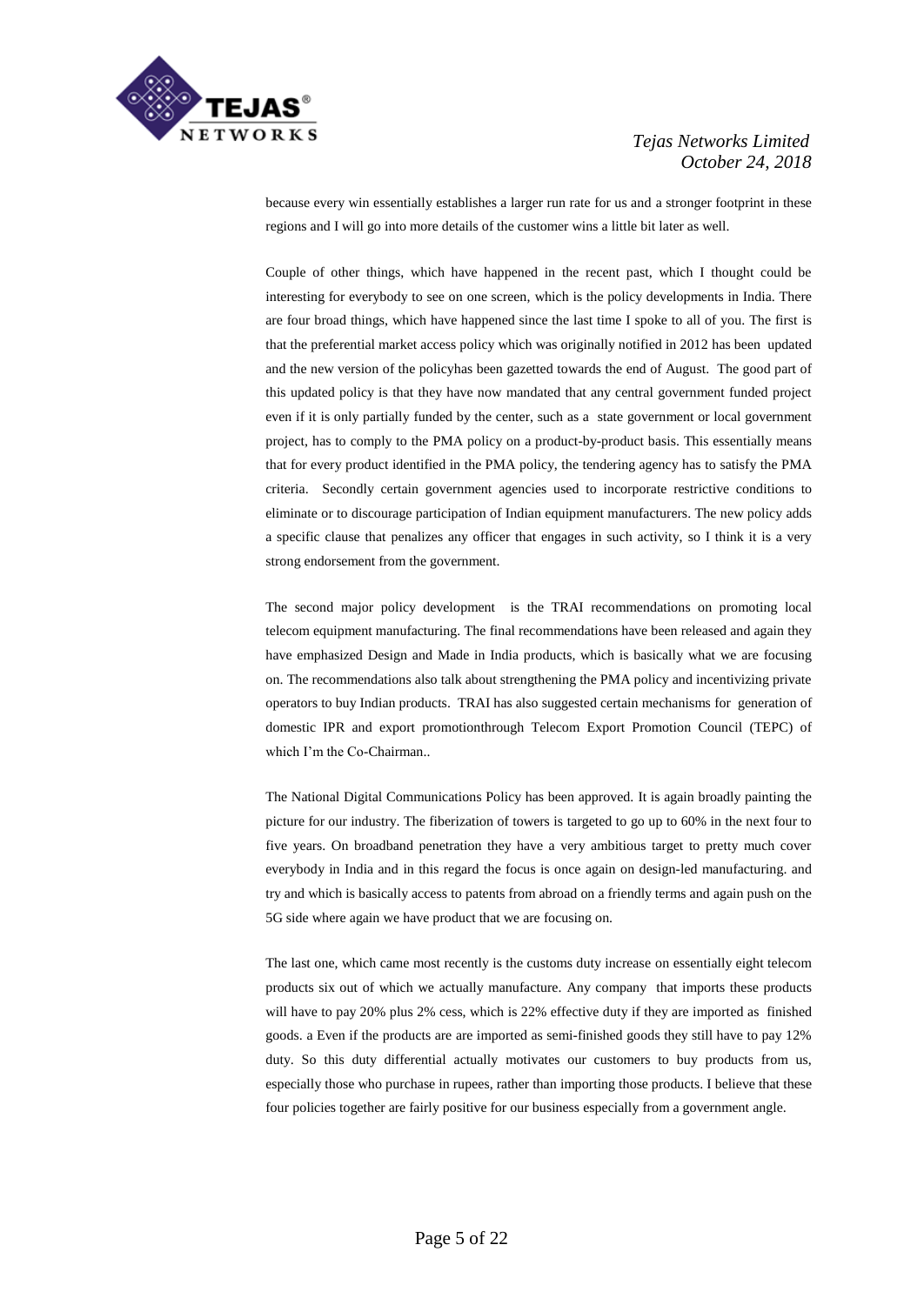

The next couple of slides I will request Kumar to walk us through in terms of the big picture of the industry and how our products are really focusing and solving those problems. Kumar, over to you please!

**Kumar N. Sivarajan:** Thank you Sanjay. The biggest driver of our business growth is data usage and growth in data usage continuous to be robust. The number of connected devices is doubling every year and will reach about 16 billion by 2022 so that is like way more than the population of the world.

> Smartphones were becoming affordable everyday and we can see this impact in India. This is enabling video consumption by the mass market. App based calling has become the norm now not regular phone calls and so voice over IP traffic is also doubling every year. So the amount of data that is video traffic is like a zettabyte, which is a huge number, which you can look.

> This immense growth in mobile data is driving spend on optical networks for 4G and 5G backhaul and as we have said previously the majority of spending on mobile backhaul has now moved from microwave to optical.

> Optical is used not only for mobile backhaul but also for residential broadband with GPON Technology. Most of us have a fiber broadband connection at home and this is growing to be a \$7 billion market, because GPON is cost effective, operators will consider using GPON not only for home connectivity but also for businesses and in some cases even for mobile backhaul. This increase in data traffic has a cascading effect on the core WDM networks, which now carry 200 gigabits per wavelength and will soon in 2019 carry 400 and 600 gigabits per wavelength.

> Interestingly over three quarters of the optical spend is in metro markets and as you know metro market is the focus of Tejas Networks.

> We have talked about all the technologies in the past. We continue to invest in new technologies for all our target applications. We are investing in transport of CPRI and eCPRI front-haul traffic for 4G and 5G networks.. We are investing in alien wavelength solutions for 100 Gig, 200 Gig DWDM networks. We are upgrading our GPON technology to the next generation or NG-PON and we continue to invest in circuit emulation, SDN and NFV technologies for network modernization.

> Our investments in all these new technologies have enabled us to win several multimillion-dollar deals in the recent quarter. We won an alien wavelength WDM contract in Mexico. We have had a number of wins in Africa, which we talked about previously now we have added other countries around the world, and most recently in Mexico.

> In Nigeria we have won a deal of combined packet transport and GPON, which is to deliver broadband services with a leading wholesale bandwidth provider. Again in Africa we got 200 Gig DWDM contracts from one of the top wholesale bandwidth providers and a fourth one is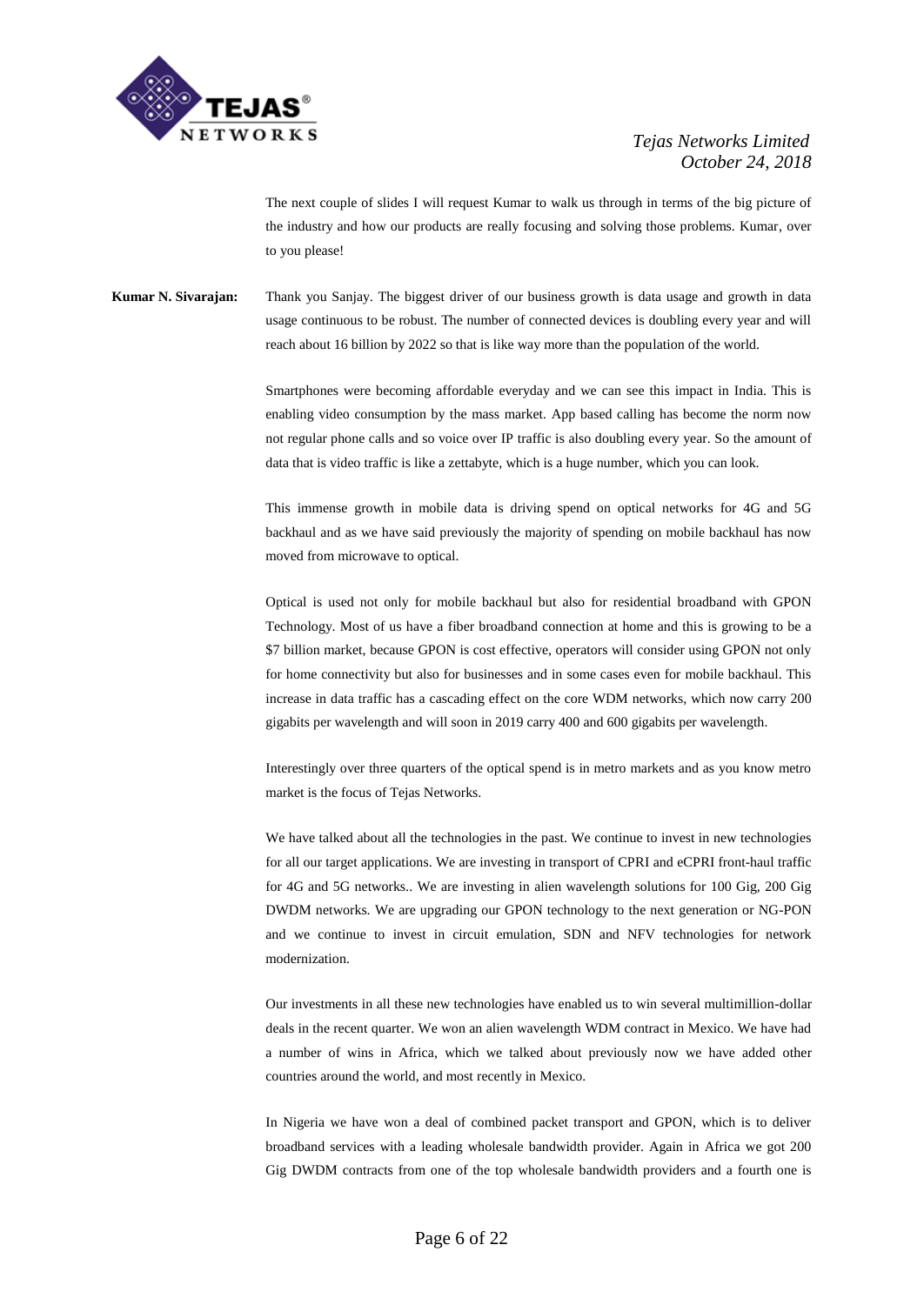

also from Africa where we combined our packet transport and high capacity circuit emulation for a converged mobile backhaul network that backhauls 2G, 3G, 4G traffic and even 5G in future and this is one of the leading telecom service providers in Nigeria.

Back home in India we announced on Monday that we won a contract to build the network for the Indian Navy, which covers DWDM, as well as layer 3-gigabit Ethernet switches.

In the US our network modernization continues to gain traction. We recently won business with an operator to use circuit emulation to modernize his network. And with the existing customers network expansion is underway with one of our largest telecom customers in Malaysia where we have expanded their packet transport network in a significant way.

With that update I now hand over to Sanjay for a sales update on each of our business segments.

**Sanjay Nayak:** Thank you Kumar. Kumar gave you a flavor of all the new technologies that we are working on and more importantly how all these technologies together are actually enabling us register significant wins. Moreover many of the wins that we spoke about in the previous slides are actually Tier 1 operators so I will talk about that further in the context of international sales.

> So I'm on the slide which talks about the India sales update. As you would have seen earlier this week we received an order for Rs 111 crores from Indian Navy, for Navy's pan-India communication network, through Sterlite Technologies. Another thing I would like to share is that many of the BharatNet Phase II tenders, which were tendered by BSNL have been decided. The L1 bidders have been announced and our system integration partners who have won these bids the orders should be received by the system integration partners now they are already starting to receive those orders some of them we have got and a lot more we are going to get.

> I am very pleased to inform that a large majority, around 80% of the tenders that were bid at the BSNL central, have been won by partners who are going to buy Tejas equipment and we expect those orders to come in the current quarter. In addition we have also talked in the past that some of the states are also starting to build their own Bharat Net networks. Again, in a few of these states, which have already issued the tenders and bidding completed, a few of our SI partners have been declared the winners. In some of the larger state tenders such as T-Fiber in Telangana where bidding has already been completed all the four bidders have bid our GPON equipment..

> I strongly believe that between the central and the state tenders, the revenue funnel is going to come out from this part of the business is going to be quite healthy and all of those orders should come to fruition in this quarter itself, at least the central Bharat Net orders and maybe a few states where our partners have won.

> In addition our utility business, which is power, rail, and oil continues to be extremely healthy and we continue to have a dominant market share in the segments we address. The good part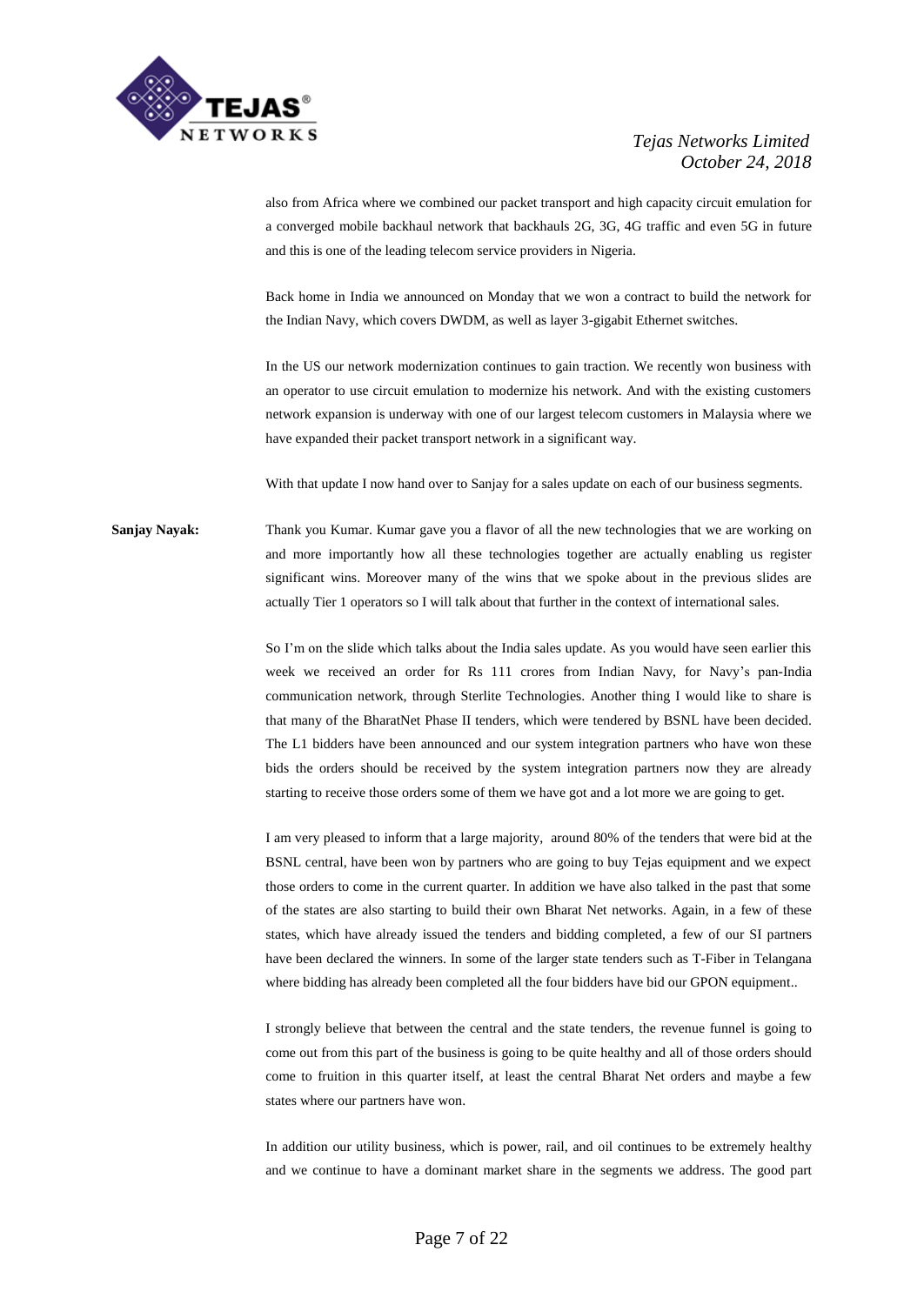

about all the government business that we talked about here is that all the deliveries from us are going to be done in terms of revenues and equipments in the current fiscal year itself, because while there may be multiyear contracts but as far as our contracts are concerned this is primarily for equipment supply, which we should be completed over the next few months and definitely before the end of this fiscal year.

In that sense I would say that the government business for what revenue growth rate we are looking at is already under control and we again see a fairly healthy year-on-year business growth in spite of the larger base that we had last year.

Coming to India Private, this is another interesting area where earlier on a big part of the spending was happening on fiberization of cell towers, and as Kumar mentioned a few minutes back, fiberization of homes and enterprises has also started to pick up. I'm sure all of you have heard about the ambitious FTTH plans announced by all the major operators in the country. All the Indian operators are opting for GPON technology for FTTH and the fact that we are one of the leading suppliers of GPON equipment for Bharat Net and that our product has been shortlisted among the top three in the world at the 2018 Broadband World Forum positions us really well for these opportunities.. I am very happy to say that we are currently at an advanced stage of engagement with all the major players who are building GPON networks in the country and we expect that as the outcome of those RFPs start getting announced we should be seeing significant success.

In addition as you know there is some consolidation happening in the industry where a couple of large telecom operators have merged and they have shortlisted their new suppliers for the combined entity. Again we are in the supplier shortlist for their optical transmission requirements and the final decision for those is still awaited. We believe that we have a fair shot at winning those as well. So the net effect I would say in the India Private space is that for the first half of the year itself we saw significant revenue growth from our private customers on a year-on-year basis.. In addition, based on the pipeline of revenue forecast, the orders that we see from our existing customers as well as the new wins for the new applications especially like FTTH give us a lot of confidence that on an annualized basis we are likely to register significant growth for the private business this year. So while last year our India revenues were dominated by government business, this year we expect to see healthy growth in private business as well.

I'm now coming to the next slide on international sales. I will give you a view on both the emerging markets and the Americas. In Southeast Asia we have got anchor customers in Malaysia and we are starting to see a lot more business coming out of them. Vietnam is a new country I have been talking about since last quarter. I am very happy to say that we have started to get the initial orders from Vietnam and some of the engagements in Vietnam are with Tier 1 operators. In addition we are also seeing countries like Sri Lanka and Bangladesh coming up quite well and most of these are for applications that Kumar had mentioned previously. On an overall basis, I am happy to say that we have graduated from USD 100K orders to million dollar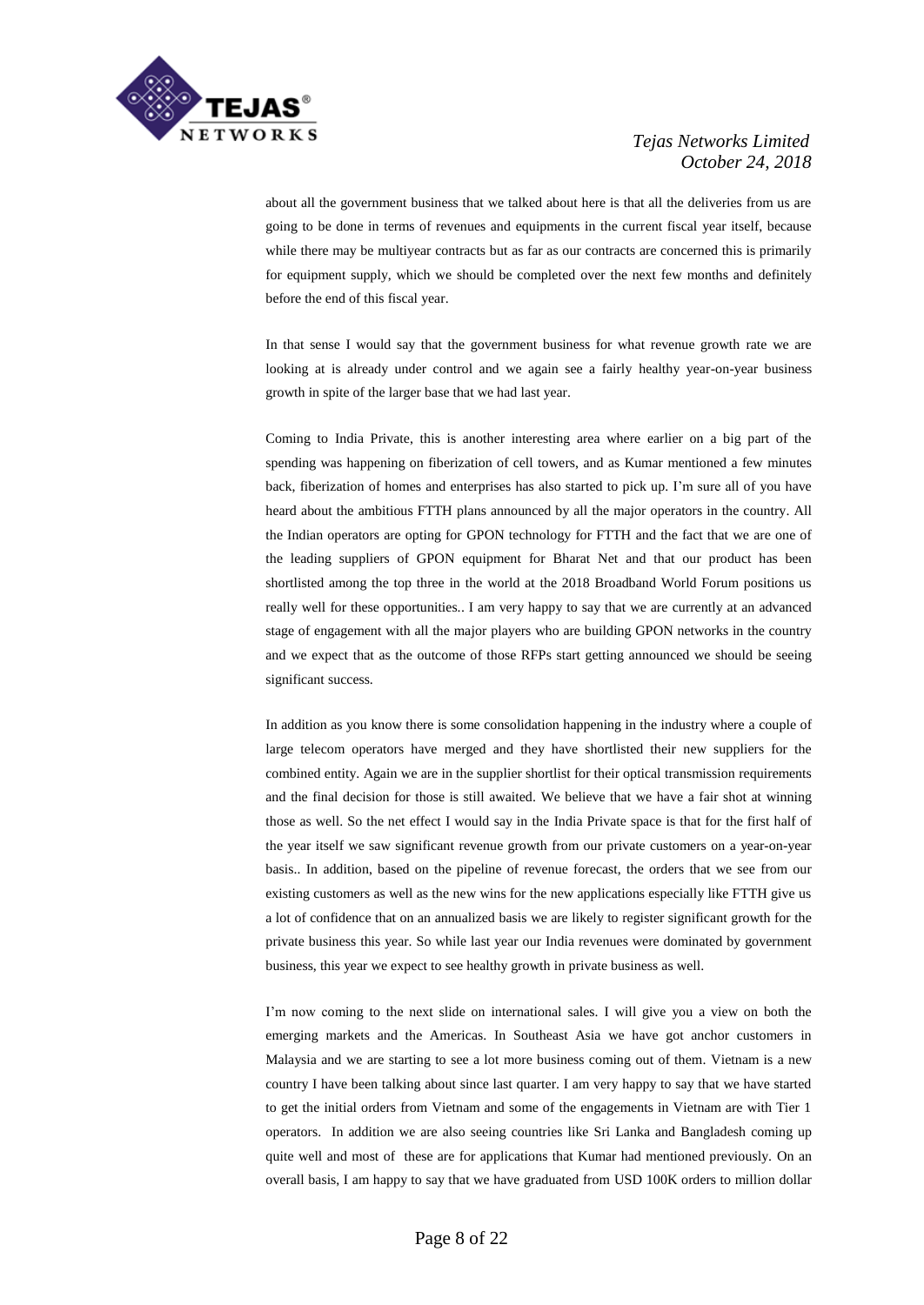

and multimillion dollar orders in Southeast Asia and as a region Southeast Asia should deliver more than USD 10 million this year.

Coming to Africa, Africa has been the fastest growing region for us. As we mentioned in previous earnings calls, we have split Africa into four sales territories which is South, East, West and North Africa and we have started making additional sales investments, in each of these four regions. In the last few months, we have registered Tier 1 wins in Africa. In fact, a few of these Tier 1 operators have pan Africa presence or even inter-continental reach.

Nigeria was a market we started to invest last year and Kumar give a few examples which demonstrate that we are doing quite well in Nigeria and similarly in Kenya. Once again we now have Tier 1 successes in these countries and the size of the deals too are getting larger. We are very confident that Africa will be a significantly high growth market for us and definitely cross \$10 million in revenues this year.

USA has been a market where we said that we will go after Tier 2 and Tier 3 operators. With Tier 3 operators the decision-making is typically faster and that is why we have started to see initial success in network modernization projects. The Tier 2 engagements are going quite well except that they do take a lot more time in terms of fructifying and translating to serious revenues for us. We are hopeful that before the end of fiscal year we should be able to win at least one d Tier 2 operator before the end of the year. But on an overall basis I should add that it has been a slow start for the US market for first half of the year, which is what we had expected and we are hopeful that the second half of the year and the calendar year 2019 should eventually turn out to be a pretty strong year for the US market.

Mexico has been doing extremely well for us again. In addition to Tier 1 wins which we had mentioned in the past we have added a few more Tier 1 customers and again the deal sizes are growing larger with single customers giving us more than a million dollar POs. This gives us the confidence that we are now graduating to be a mainstream supplier for our part of their networks. So in summary, Mexico again is a market where we are seeing very significant growth and the overall Americas market comprising USA and Mexico should be able to generate \$10 million in revenues this year.

The OEM business as we mentioned earlier has been flattish or might marginally decline and it is not something that we are expecting to grow in a bigger way now that we have a greater focus on growing direct sales.

Net-net if I add up all the international sales and I think this question was asked in the last earnings call so I just would reiterate that, we do expect 80% to 100% year-on-year growth on our international direct business by the time we finish the year. So I would again say that the international investments have started to payoff and we are again very confident that we are heading in the right direction because we are graduating from smaller customers to larger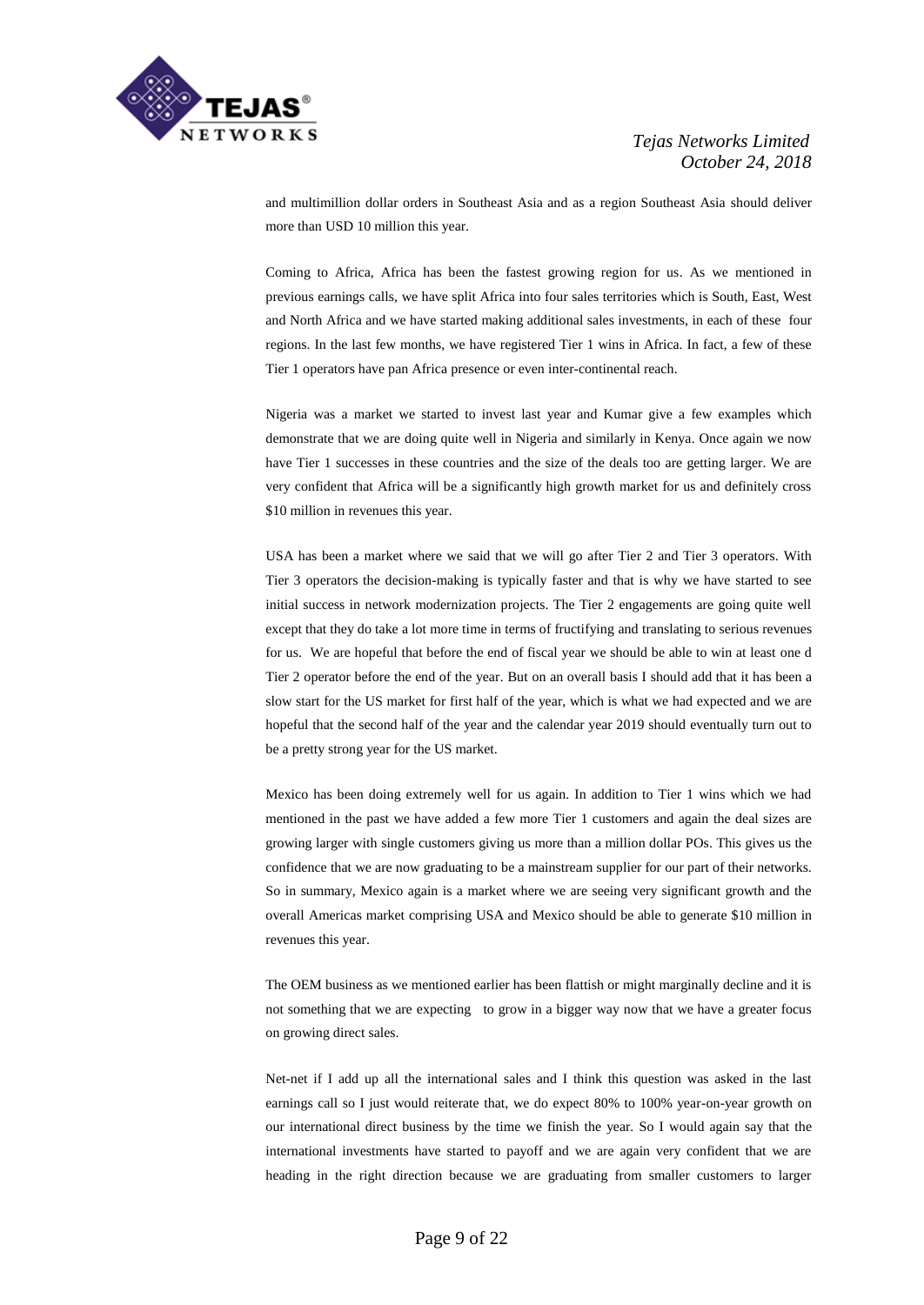

customers and then within larger customers from small deals to larger deals and that sets us up very well for the future as well.

Next slide is just summarizing what the company is trying to do in terms of R&D and sales. On the R&D side, our focus is essentially on making higher capacity products. We are really getting deeper into networks such as with the GPON investments which was a new product we launched a couple of years back and has now become mainstream, the packet switching products that we have been building and have been targeting for defense kind of a applications. We have recently got a large deal for the packet switching products in the form of a large Navy order and we have a lot more in the pipeline. So I strongly believe that we have extremely competitive products because we are able to win against Tier 1 competition in different parts of the world not just in India.

On the sales side India again has a lot of tailwind in terms of the capex pent-up demand, which has not been happening in the past, but it is starting to happen with more fiberization. The FTTH has been a positive surprise because we did not expect FTTH market to come up in such a big way in India so soon, but competitive pressures among operators are driving it and we seem to have a very, very good position in that market. India Government spending is continuing so at least for the projects that we have been involved with all of those decisions these have been tenders which have been in the works for the past few quarters. The decisions around who are the winners of those tenders happened last quarter, the PO should get released hopefully in the next few weeks and we should be able to get the benefit of revenues to a large extent in this fiscal year itself.

On the global side, as I summarized international direct business has been absolutely on a fast track growth and we are very, very happy with the progress we have made in every single region that we have chosen to invest in and the fact that we are engaged in larger deals indicate that we are becoming a core part of Tier 1 operators. This also gives us a lot of confidence that on a sustainable basis for the whole year the percentage of international revenue contribution to our overall revenues will increase and we will have a lesser dependence on India even in this fiscal year. So that is a quick summary of the strategic priorities of the company.

Coming to the last slide after which I will really open it up for questions so that we can directly address things that you would like to talk about. So overall I would say the macro outlook of our business is good, data consumption continues to grow in India and many other parts of the world where we are focusing which is great for our optical business. The growth momentum in India continues and will continue for a while with contributions from both government as well as private. The policy support is an added bonus we have got and it is I think great for us to have a tailwind of that as well.

International has been showing fantastic growth. the increase in direct business across all geographies with the products we have is giving us very good comfort that we have the right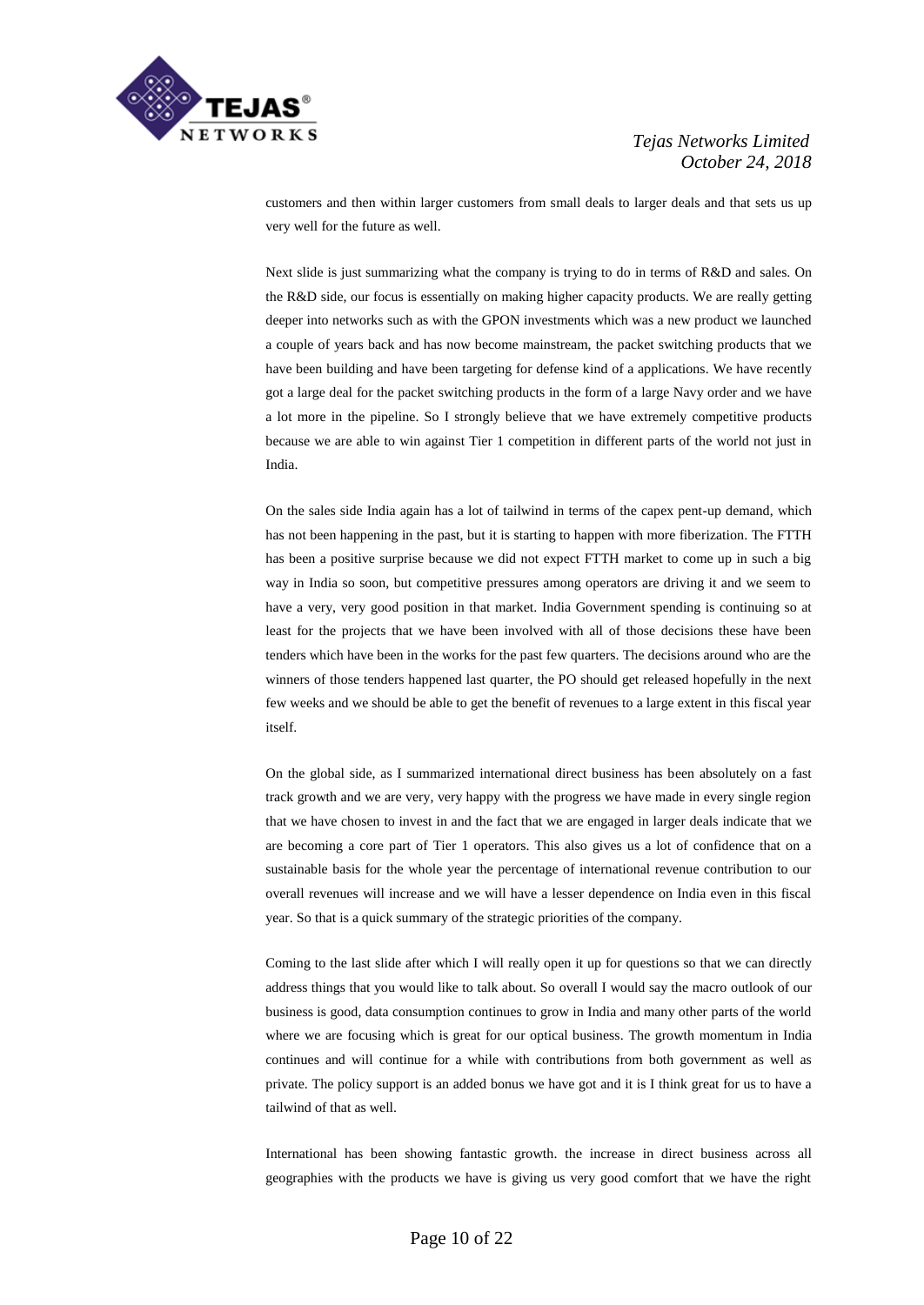

technology and thatwe have extremely competitive products.. So in summary I would say we have a pretty strong visibility for second half business and overall business for the year should be again on the track. The last part, which is also important is that all this is happening with healthy profitability. While we have challenges and price pressures, thanks to the competitiveness of our products and = technologies we have been able to maintain growth with profitability and we see a good path for that to continue for some more time. So that is where I would like to pause and open up the line for questions..

**Moderator:** Thank you very much. Ladies and gentlemen we will now begin the question and answer session. The first question is from the line of Ritesh Poladia from Girik Capital. Please go ahead.

- **Ritesh Poladia:** Thanks for the opportunity. Sir you gave a good overview for the future sales. Just again to reiterate you have been saying 20% growth from FY2017 to FY2020 we had about 875 Crores turnover in FY2017, so this should be all fresh taking 20% CAGR, we did about 440 do we think about 800 Crores revenue can be done in the next half?
- **Sanjay Nayak:** No. In fact I think what we had said is that the CAGR of 20% is starting with the 820 Crores of revenue base in FY17, and we gave a three year outlook. So as I mentioned in my comments earlier we will not catch up with everything that we lost last year in terms of the growth but a significant part of that will be captured this year. The strong momentum that we are generating with the sales as you can see will enable us to get the remaining growth next year. Given that our base is still low we believe that these two growth segments that we are looking between this fiscal year and he next fiscal year does give us sufficient confidence that we should be able to meet the target that we had set earlier.
- **Ritesh Poladia:** Okay so the entire catch up would not happen in the second half, but the direction would be such that it would happen in the next four quarters is my understanding right.

**Sanjay Nayak:** That is absolutely correct.

**Ritesh Poladia:** Large part of this growth would come from the international orders or would it be again India government order?

**Sanjay Nayak:** No so the good news is that as the international business and our India private business starts to grow further the dependence on the India government will start reducing. Having said that the base that we have for India government as well as total India is high because last year around 82% of our revenues was India and 18% was international so while international will on an absolute basis flow quite healthily but on an aggregate basis it will still be a smaller portion of revenues for the whole company. India being the world's fastest growing optical market we have a three to five year growth cycle left in India and for all the reasons I mentioned earlier will continue to display very healthy growth. But international is likely to show much higher rate of growth. because the base was smaller and we are expanding into new countries and gaining a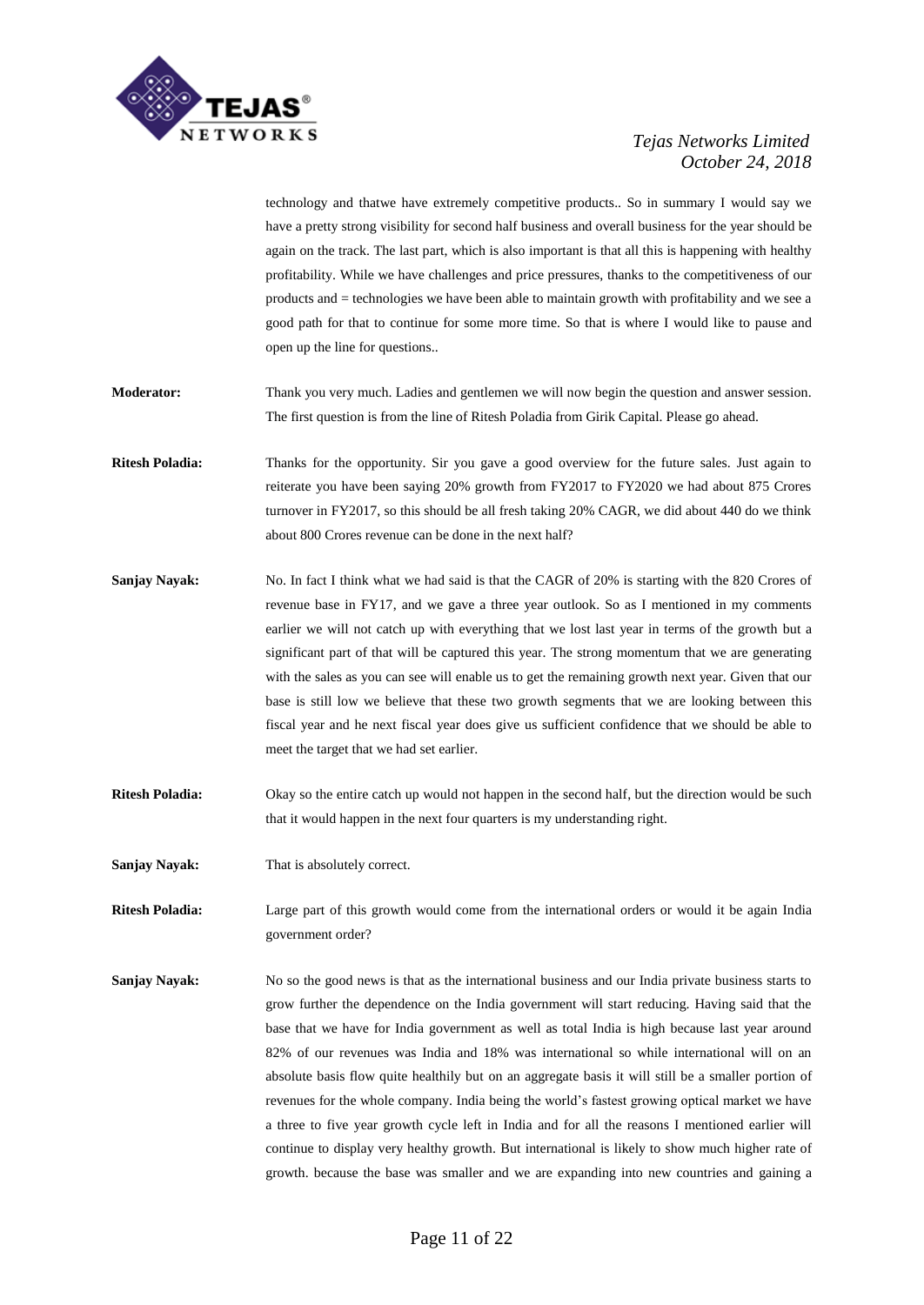

larger share of our customers wallet. So I would say India will continue to grow at a healthy pace even this year India but the overall business from international will grow much faster.

- **Ritesh Poladia:** On the second thing on your TV interview you said that one customer has about 200 Crores dues what is the status as on date?
- **Sanjay Nayak:** What is the status as on date?

**Ritesh Poladia:** One of the customer said about 200 Crores receivables pending so what is the status as on date?

- **Venkatesh Gadiyar:** Yes, we have not yet got the payment as on date but it should come any moment It is merely a processing delay and there is nothing pending from our side or any technical issues.
- **Ritesh Poladia:** That is all from my side. Thank you Sir.

**Moderator:** Thank you. The next question is from the line of Vetri Raju from Equity Analyst Private Limited. Please go ahead.

- **Vetri Raju:** Congratulations first of all on the results. I have a macro question to Sanjay. Of the last six months one year we keep hearing that the lot of big private equity investments in the order of trillion of dollars on the sharp trained satellites and many people say that or some people say that they may actually replace the need for optical fiber cables and equipments can you please give some colour on that is it a threat or it is just another complementary product?
- **Sanjay Nayak:** Let me hand this question to Kumar who is probably the ultimate guru in technology of all of these kinds. So Kumar maybe you can explain what is happening.
- **Kumar N. Sivarajan:** There are two aspects to any of these mobile networks.. One is coverage and another is capacity. Cellular networks are very good in terms of capacity. We can all make millions of video calls on our smartphones and so on, but it is still an issue of coverage there are pockets of the country, which are not covered. You can see that from heat maps and so on and are not covered with data maybe that cover only the GSN. Satellites can be use to extend coverage and some of the newer satellite technologies such as low orbit satellites, not the geo-stationary satellites, can be very cost effective in providing coverage. However they are not very good at providing the kind of capacity that you get from cellular networks. So they are complementary - satellites for coverage, cellular for capacity.
- **Sanjay Nayak:** Just to add one more point here. Till 2G, microwave radios were adequate to do backhaul of cellular traffic. And as we showed in one of the charts, with 4G coming in and upcoming 5G, microwave backhaul will be fast replaced with optical transmission. So for anything to do with capacity the demand for optical fiber is just going to keep accelerating and we do not see any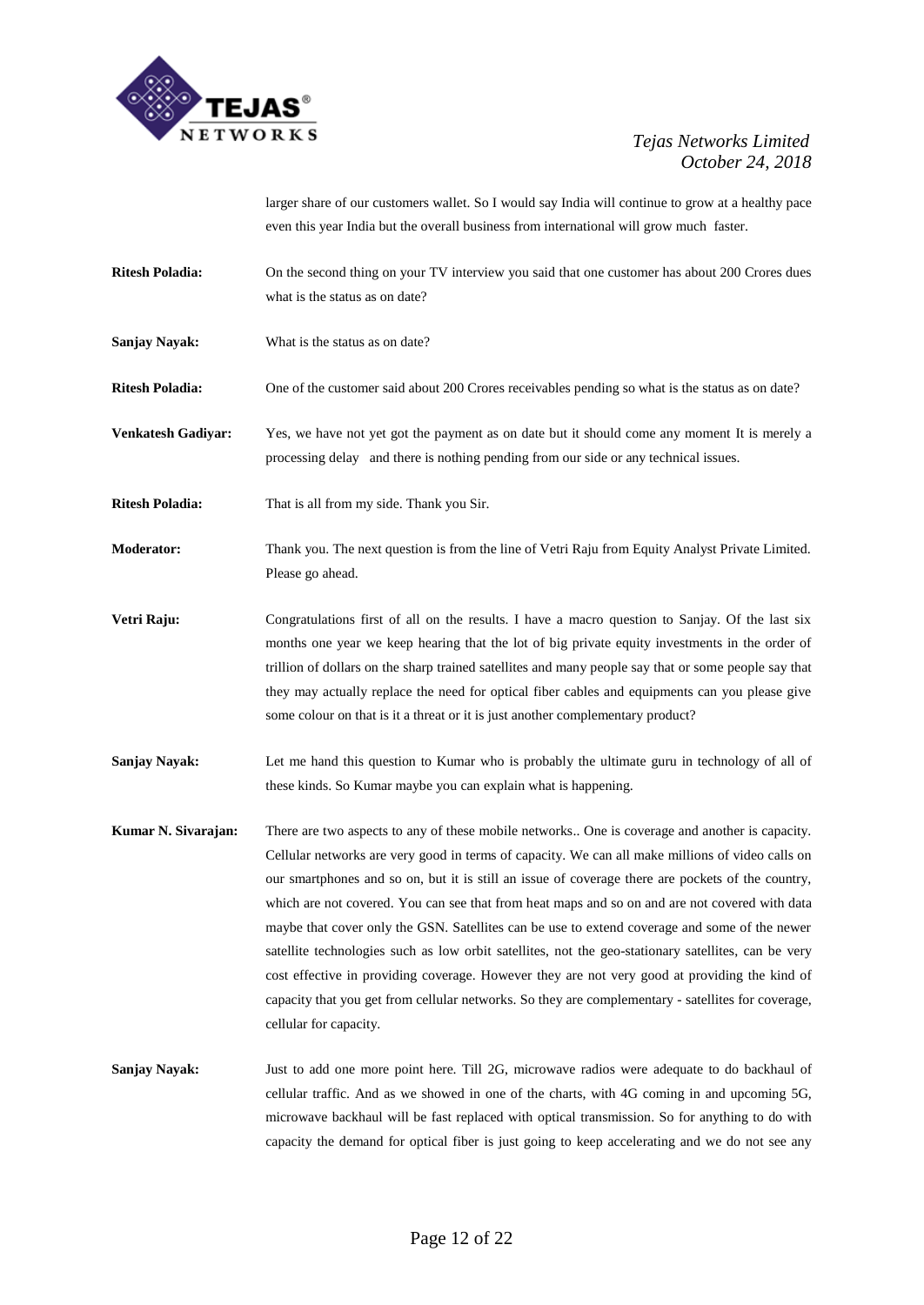

other technology in the world which can really emerge as a replacement for optical fiber transport.

- **Vetri Raju:** My next question is on this FTTH. We just heard one big Indian mobile operator spending billions of dollars on equivalent rupees to connect some 50 million homes and things like that and I am seeing in the current presentation that, that is a kind of a tailwind for us. Now my questions is in fact that one operator himself as I said no they said they will spend trillion of dollars, my question is out of every Rs.100 how much actually gets into optical equipment in the FTTH area.
- **Sanjay Nayak:** I would say that as a rule of thumb if a service provider spends about \$100 on the entire FTTH infrastructure from fiber to right of way and everything else, about 10% to 15% of the investment will go into optical equipment depending on the density of the rollout. If you remember in the context of Bharat Net we had mentioned earlier that if Bharat Net is going to spend 1000 Crores, over 150 Crores of that is likely to be spent on optical equipment of the type that we make. .
- **Vetri Raju:** This FTTH a global opportunity Sanjay?
- **Sanjay Nayak:** Absolutely. In fact what happened this quarter, and this is to our pleasant surprise, our FTTH product was shortlisted for the Broadband World Forum award which clearly proves that we have a world-class product today. Originally it was thought that FTTH would be more of a US or a European opportunity but surprisingly it did not really happen as much in the US as in India. India has now become the largest market for FTTH because there is no wired connectivity in the majority of Indian homes. So India is now becoming one of the largest markets for FTTH products in the world. What is now happening in India, we are seeing significantly similar signs in Africa, Mexico, as well in Southeast Asia. In fact we are seeing significant traction for our FTTH product in Nigeria, Algeria, Kenya and Vietnam. So I think we are seeing FTTH as the fiber based broadband connectivity that goes into people's home and they are really skipping the copper and the cable which was there in the US and European markets. So it is a global phenomenon but maybe not so much of a US, European phenomena.
- Vetri Raju: That is exciting and all the best congratulations. Thanks.

**Moderator:** Thank you. The next question is from the line of Rahul Agarwal from VEC Investments. Please go ahead.

**Rahul Agarwal:** Good evening. First question essentially I had on the revenue visibility side. Obviously Sanjay has explained a lot on in terms of how will the second half pan out and how are the order flow lined up but Sanjay if you could add some more color or give some more confidence in terms of fiscal 2020 revenues, because it still seems like India is going to be bulk of the business this year as well, though the international direct side is picking up but I still need, if you can help around what would like fiscal 2020 be?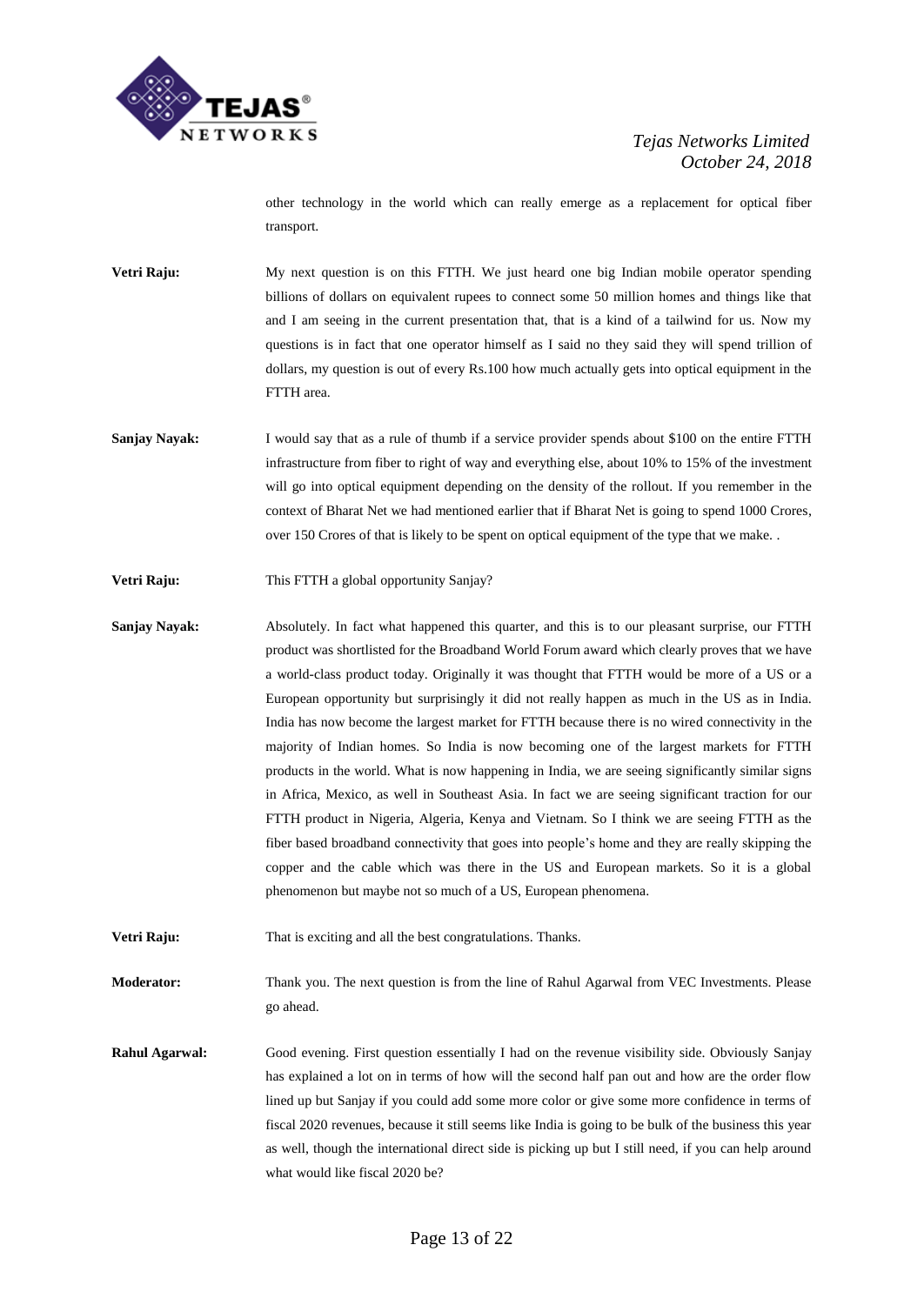

**Sanjay Nayak:** For fiscal 2020 we will get a view on the government businesses based on the tenders that we are bidding in the second half of the year, which will essentially cook during the next fiscal year. So we do have a pretty healthy pipeline of very large tenders, not just Bharat Net states but across utilities, across BSNL and many others. So we feel that the government tender business what we will be bidding in the second half of the year should result into revenues for the next fiscal year and this is where the PMA policy and the customs duty would come into play because both of them directly give us a little bit of more air cover than otherwise. As far as the private part in India is concerned for the FY2020 we are in a very, very interesting situation where all the three major operators in India we are in active discussion with significantly large new applications and for which we could be one of the selected vendors.. In that sense those wins, which would have even materialized as early as this quarter should give us a very long multiyear visibility that as long as those operators keep spending money on these applications we should be getting a significant part of it so I would say the visibility on India on both these accounts look pretty strong.

> The international is just quite exciting because the fact that in every country where we were getting \$500, \$1000 worth of orders we have started to get million dollar orders the fact that every territory is already crossing the \$10 million threshold which in my mind is a very major milestone. We are actually now starting to see that countries by itself will start to get into double-digits at some stage so I feel that the traction we have and the fact that we are now into Tier 1 operators of those countries, which are run rate customers who will buy from us for many years once we are selected. The fact that we are in some operators who have a pan Africa presence not just in one country and if you are selected as a part of their vendor, all of those wins are giving us a confidence that the international revenue traction will continue to grow. By the way we are also increasing our sales investments in all of these regions and this is why we believe that we now have enough success in many of these countries. For example in Mexico except for the head of the country, the entire team is local speaking and that again has made such a big difference in terms of the success.

> I would say international based on every win that we are seeing, based on the coverage we are getting, based on the Tier 1 quality of accounts we are winning gives us a lot of confidence that we are in very good shape. The only place where I would say we have not seen as much success as you would like to and that is the kind of expected in USA, but again as I mentioned in my commentary earlier the Tier 3 wins will happen, if we can get at least 1 Tier 2 wins during this fiscal year that to me is a strong, strong continuation for the momentum in that market as well.

**Rahul Agarwal:** Got that, but in terms of pipeline for the India government or the private business could you quantify something like what kind of orders we have bid for like the value there.

**Sanjay Nayak:** I would say based on the lot of the tenders that we have already won many of them will actually get into revenue this year. The tenders which we are bidding right now or some of the tenders are open but not yet bid, some of these tenders are a few 100 Crores each, so I think I am just giving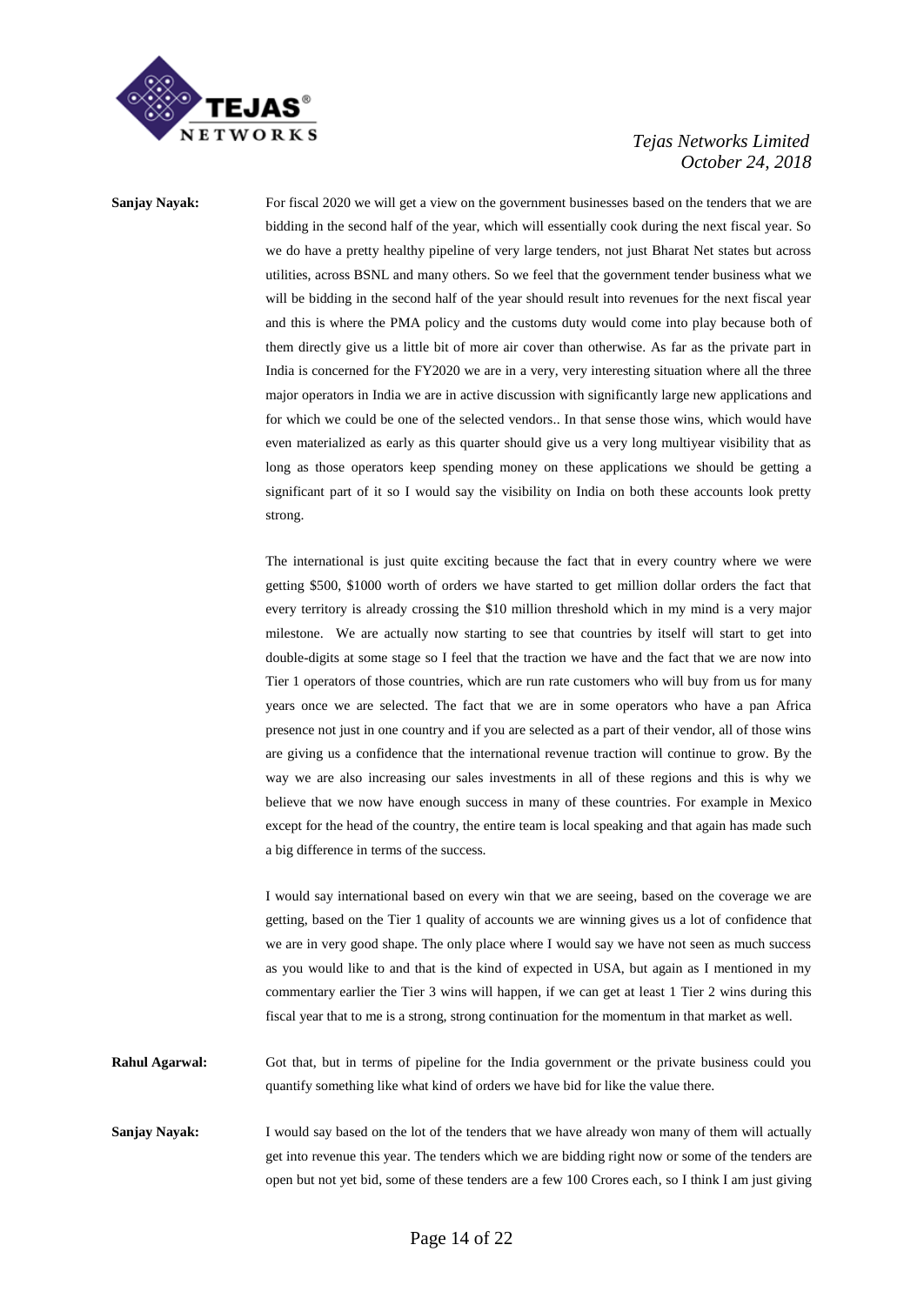

you a sense but so it is kind of difficult to exactly pinpoint the pipeline for FY2022 and the tender, but I would say probably by the time it will be the January call we should have more visibility in terms of which tenders have been bid and how well are we placed in those tenders. As far as the private accounts is concerned, unfortunately at this point in time to give an exact view on the pipeline for next year is difficult because as once we get into these new applications and new wins, it will become again increasingly possible to give how much they are going to spend at a macro level and in that fiscal, so at this stage, I think our focus really is on winning the business, winning the applications and the corollary of that in terms of actual numbers and the visibility will happen for FY2020 during the Q4 of this year.

**Rahul Agarwal:** You are not really worried with these since these are centrally funded budgets. The central elections are due are you worried on any delays there?

**Sanjay Nayak:** No, first of all, let us split the project into two buckets. The projects, which we are counting for revenue this year, are already tendered one year back, decided last quarter and just a few are in the final stages of getting released. For example, the navy order which we announced earlier this week, tender was done few years back results and then the order physically came probably last week for Sterlite and for us it came this week. So the stuff for this year is already kind of stuff, which has happened. The centrally funded projects as far as the states are concerned some of them have tendered and some of them are continuing to tender and this is from the USO money so there is no change in that. The second bucket of tenders that we are talking about are from the operators which are PSU operators for example BSNL has to build their own network, they are way behind in terms of 4G and 5G capacities but they would like to upgrade that, PowerGrid, Airtel. These guys build network for captive use as well as for the services that they provide. These are independent of central government elections or anything like that, either operators will just need to put capex on the ground in fact some of the operators out of this have not put much capex in last year so they are actually having much more aggressive plans for tendering in the second half of this year. I do not really see any of that affecting our part of the government business at least for this fiscal as well as next as far as the tenders are concerned.

**Rahul Agarwal:** Just secondly on the receivable thing just wanted to ask if you could have managed this better since you are saying that it is just a procedural issue but is it possible that these things do not happen at all or it will still continue because it is a government customer end of the day?

**Sanjay Nayak:** Let us talk about this. In the earlier calls someone used to ask whether collection from government or BSNL is a problem. When we say at least we do not have problem, so far we have never had a problem that we have to write-off or we did not get money or we have had delays, this is just sometimes different companies have their own cash flow issues or procedural issues. It really got stuck into that it was a largish amount because this was based on the stuff that we had shipped earlier in the year and that is the reason it kind of showed up at the end of the quarter, But as Venkatesh mentioned by the time we finish this quarter all of that should happen and as far as we are concerned there was no delay from our side. Your question about could we have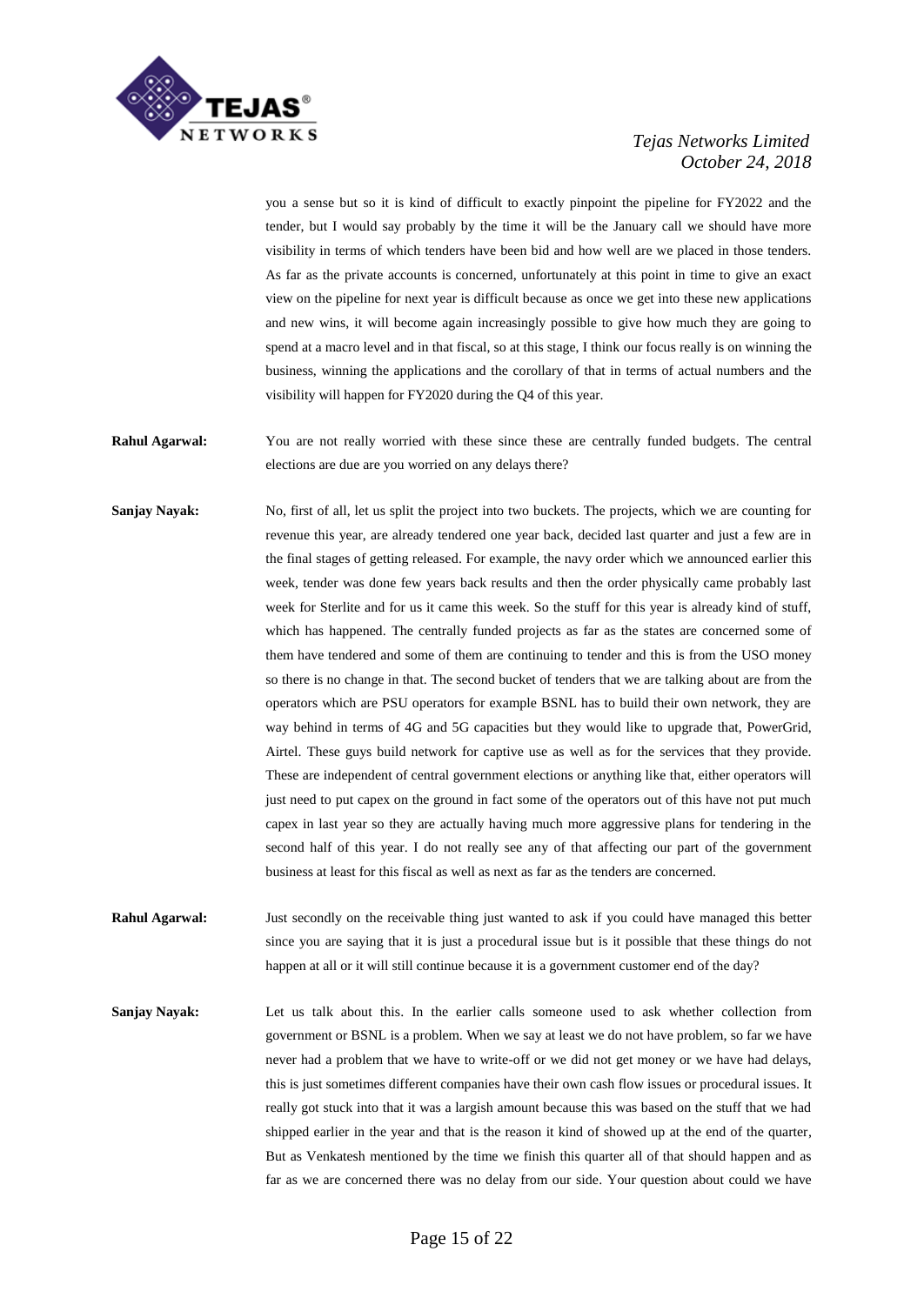

managed the process better? Well we do as well as we could and as well as we have done in the past, but I think generally we have been pretty good at collection from government that is why we said this is a one-off incident and hopefully we have enough time for other bills so that we do not get stuck into a situation like this. But with government collections no organization can give a 100% guarantee that it will always get paid on time. We usually get paid on time and this was one of those rare events.

- **Rahul Agarwal:** One short thing for Venkatesh this excise order you received in July 4 anything on that?
- **Venkatesh Gadiyar:** After that, we have filed the miscellaneous application in the CESTAT Tribunal as well as we have filed the civil application in the Supreme Court, which we think we have an opinion from the senior advocate from the Supreme Court which is more favorable on our front.
- **Rahul Agarwal:** What amount are we talking about here?

**Venkatesh Gadiyar:** The amount we are talking about is about 31 Crores of tax demand. The department has not raised any demand as such but in the various letters that have been served to us in the past about 31 Crores of a tax component has been mentioned.

- **Rahul Agarwal:** Thank you so much. All the best.
- **Moderator:** Thank you. The next question is from the line of Mayank Babla from Dalal & Broacha. Please go ahead.
- **Mayank Babla:** Good evening. Thank you for taking my question. My first question pertains to this receivable 100, 150 Crores receivable so when was the revenue booked for this receivable, in which quarter?
- **Venkatesh Gadiyar:** It was in Q1 and Q4 of last year.
- **Sanjay Nayak:** It was basically pertaining to late shipments of Q4 of last year and Q1 of this year to some extent I would say.

**Mayank Babla:** Q4 FY2018 right.

**Sanjay Nayak:** It could be for the residual amount from the shipments we made in the Q3 of last year.

**Mayank Babla:** Q3, Q4 of FY2018 right Sir.

**Sanjay Nayak:** Yes, Q3, Q4 of FY2018 and small amount for Q1 of FY2019. The projects had standard payment - where 60% you get on delivery, the 30% comes on the installation and commissioning. So the tail of the 30% from previous one and the 60% from this one is what added up to all these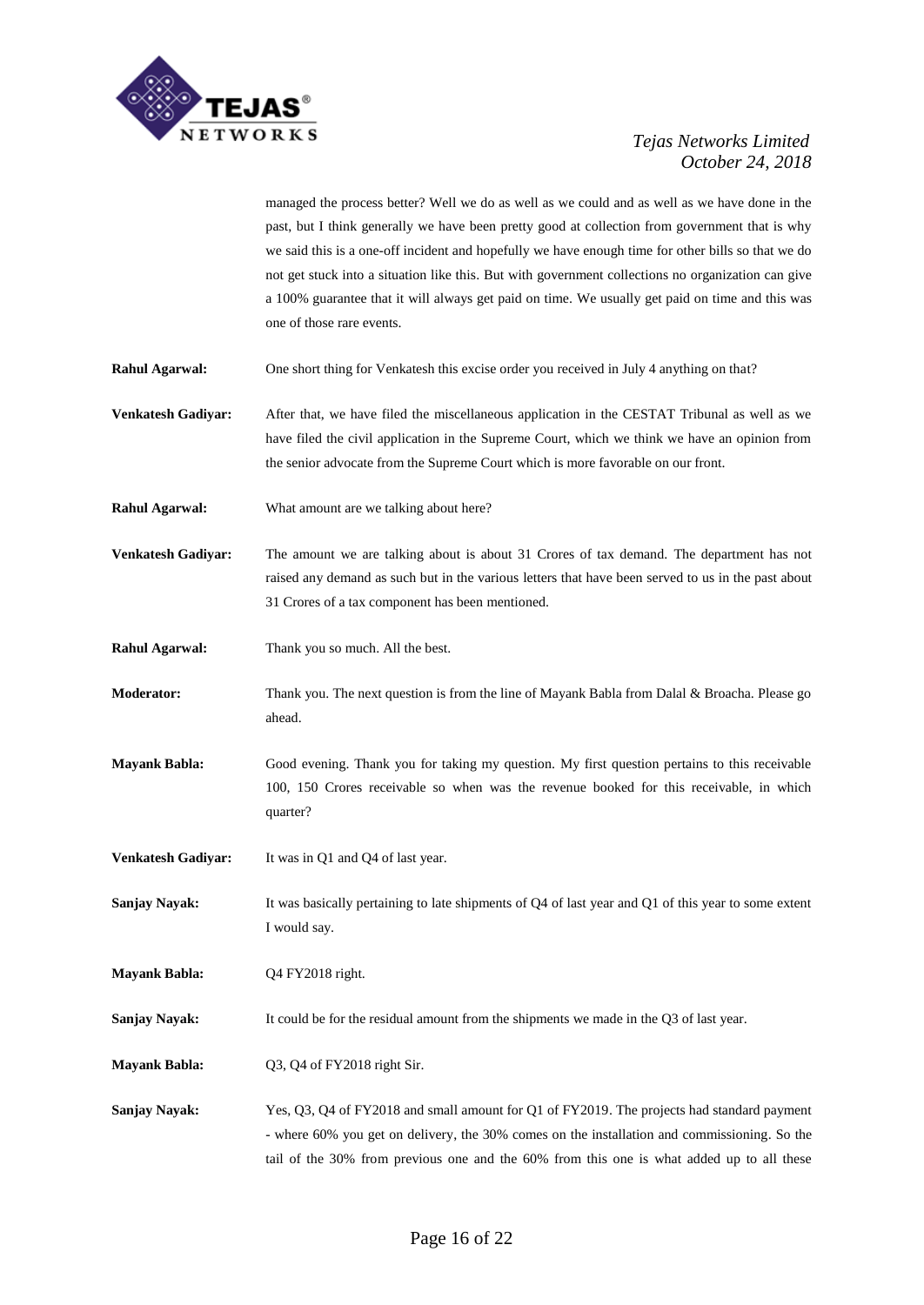

numbers and that is why we said that from our side there is no delay everything is win order except that just if you see only that it looks like it got delayed.

**Mayank Babla:** Sir my second question was that the statement you made that 80% of the tenders were won by partners who buy Tejas Equipment, so do they only buy Tejas equipment or is it an exclusivity or they are part vendors for other companies as well or the products?

- **Sanjay Nayak:** First of all there is no exclusivity per se, but because these central Bharat Net projects all have to be from one or two or maybe three technology suppliers, which is mainly us or ITI given our field performance, given our quality record, and our overall track record in Phase-1. In terms of suppliers most of them really prefer that they work with us because even though our portion of the project is only 15% if this part of the project misfires it can hurt the remaining 85%. So every company wants to work with the best in class, which we have consistently proven to be. As a result, all of these partners potentially had a chance to go with others but they went with us and we started to receive orders against these things. Also the relationships we have with them is long-term in nature and they really believe that it is just not a one-off deal for them because these networks will be run and maintained by them over the next many years and unless they have some strong technology partners it would be jeopardizing their own success.
- **Mayank Babla:** Sir is there any chance you could put a number or a quantum on these potential orders?
- **Sanjay Nayak:** In terms of the Bharat Net central ones?
- **Mayank Babla:** Yes Sir.
- **Sanjay Nayak:** It will be north of 100 Crores at least in the immediate term from the orders which people are getting. I am just saying the immediate term because we are also tracking who all have got the orders and how soon we will get the orders so it will be north of 100 Crores for what we will be getting in the near-term.

**Mayank Babla:** Sir and last if I could squeeze in, could you give the split between the domestic and international revenues for the quarter.

**Sanjay Nayak:** We do not do a quarter wise split because again as I said there is too much of fluctuation within a quarter because of the sizes. As I mentioned earlier in the call last year the split was 82 domestic and 18 international. This year we believe we will be closer to something like 75 domestic and 25 international on a larger base so you can just see why the international should be growing significantly higher and you also expect the percentage of revenues from the government as a percentage of total to also reduce on an annualized basis. By the time we finish March that will also give you sense that the private and the other businesses is growing faster.

**Mayank Babla:** Thank you so much. That is all from my side.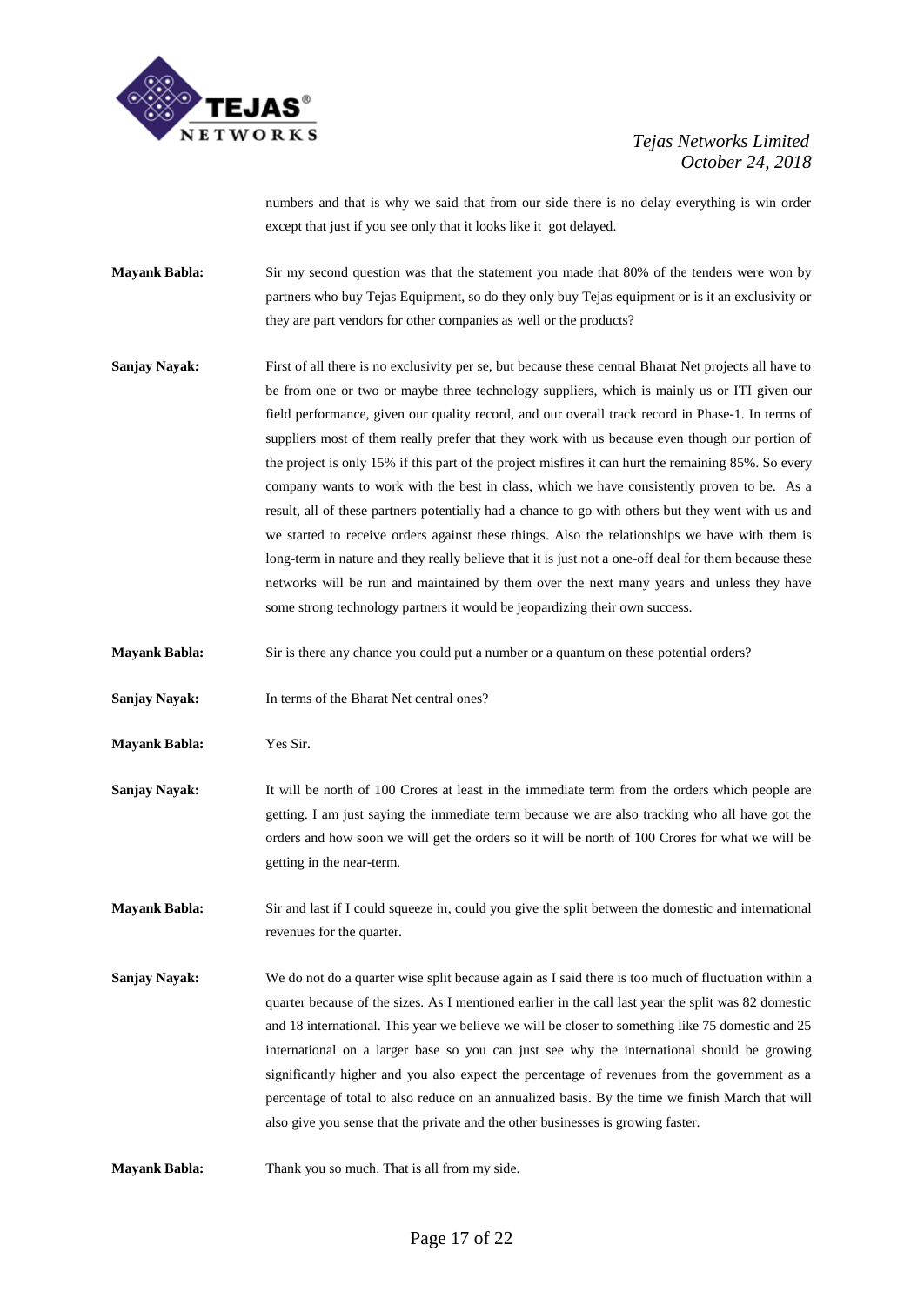

- **Moderator:** Thank you. The next question is from the line of Anirudh Gangahar from Nomura. Please go ahead.
- **Anirudh Gangahar:** Thank you. Good evening everybody. Few questions, first is on the year beginning order book of about 575 Crores how much of that is come up in the first half already. I think our full year estimate was at 70% to 80% would be realized this year so just wanted to understand how much we have done in the first half that is the first question?
- **Sanjay Nayak:** I do not have the exact number but I do know that lot of the utility contracts that we had in the backlog they would be executed in the second half the Bharat Net contract of the portion that we have to do I think a largish portion would have been done in the first half, not the full amount. So I would say the utilities would be still spilled over to the second half of the year. I do not have the exact number in terms of how much percentage we have done but the Bharat Net portion was significantly done in the first half of the year. Because the Bharat Net and all of these even the Navy orders that we have they all have a between 90 and 120 days of delivery period within which we have to complete the supplies.
- **Anirudh Gangahar:** And in terms of Bharat Net itself you mentioned that the immediate orders are north of 100 Crores and this would relate to the BSNL part that has been ordered out the state side is something, which will come in addition over all of this just to clarify?
- **Sanjay Nayak:** Absolutely and in fact even BSNL not all the tenders have been put through. If you remember last time when we spoke there were all these tenders that were under evaluation. Some of them were over budget so the commission did not clear so we are only counting the ones, which have been cleared and where our partner has won. So even within the BSNL list it is a qualified list that has been cleared where our partners are L1. The state is separate and of course the bigger states are not yet at a winning stage because the tenders have been bid but not opened like Telangana as I mentioned. Some others like Kerala are coming up for bidding in the next couple of weeks. Tamil Nadu will probably come up for bids maybe in the next quarter so I think what we are seeing from Karnataka will probably come next quarter but we are seeing all those problems so I am only talking those which have been decided and orders to us are imminent.
- **Anirudh Gangahar:** In some of the states win the head within IP/MPLS system share the bit of a departure from the GPON now given this change in the policy on August 29 would that actually force the states to actually revisit these tenders?
- **Sanjay Nayak:** Yes, actually in fact couple of the states where we missed out, they did put these restrictive tender conditions where even if we had a product of switch or a router they had something like you have to be in some company's magic quadrant or you have to have three networks in the world where you could have bid and all that kind of stuff which did not allow us to bid or rather our SI partners to bid us, but all of that would be flagged off as a serious noncompliance. I do not know it will be in tracking but DIPP announced that they have cancelled close to 15000 Crores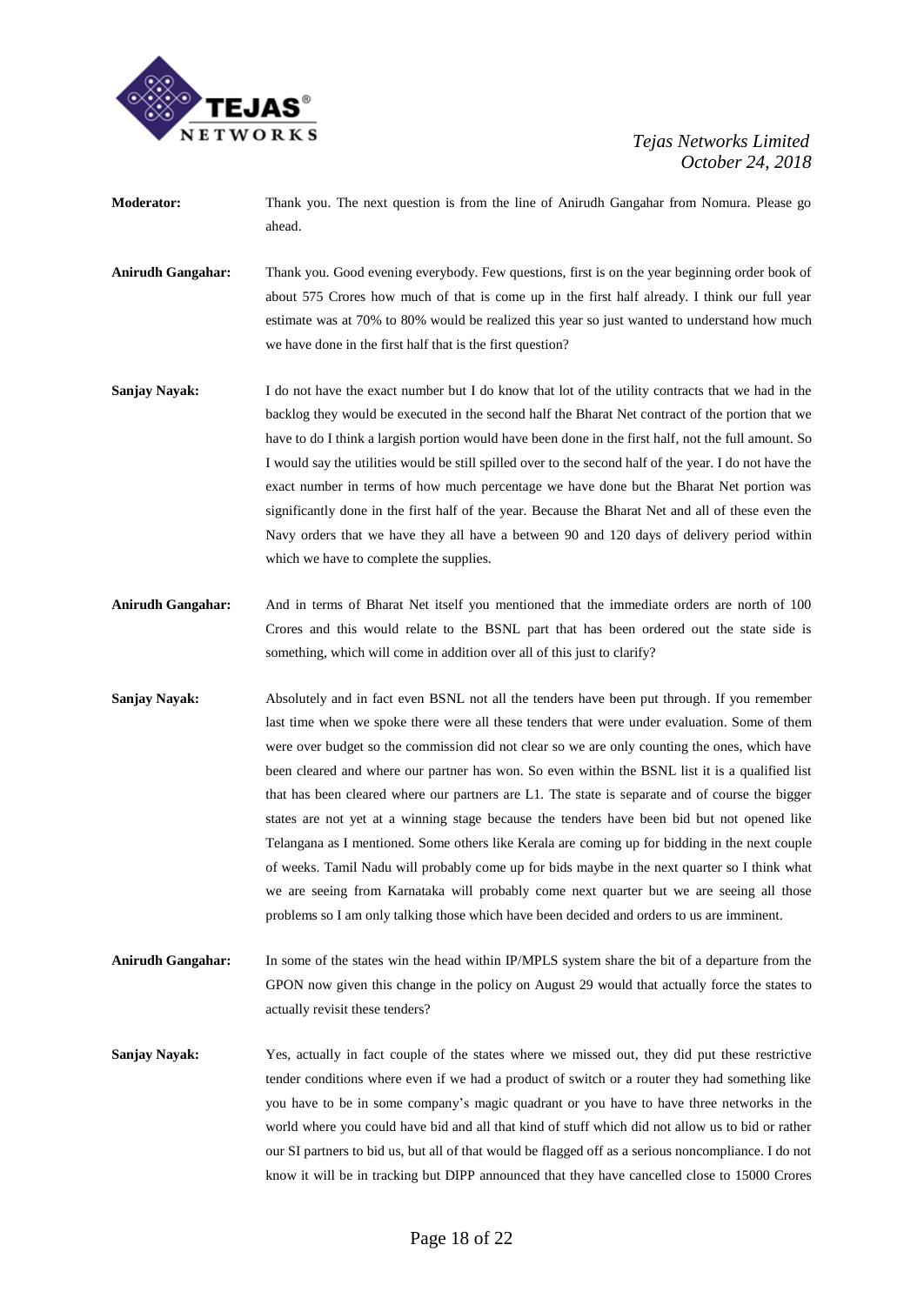

worth of tenders who did not follow Make in India guidelines of preferential market guideline not in our sector but across sectors so I think in that sense the government seems to be quite intent on ensuring that the Make in India and PMA is met especially with the current account deficit we just seem a renewed vigor to go after non compliances and really promote whatever policy they have set out.

**Anirudh Gangahar:** But Sanjay specifically let us say that in Maharashtra where we are not anyway in that part because the technology used is different would you think they would need to go back now?

- **Sanjay Nayak:** It depends on whether the industry or a company like ours decides to file a complaint and want to fight the customer or we just want to give up on it. So I think that is the call we have to take. Technically speaking yes it should be going down a different part but we are not the one to make a call on that and literally again comes back to how much do you want to reopen things which have been otherwise set aside, So at this point I would focus on looking forward. Some things did not happen the way we would have wanted but we do not want to probably go down that negative energy path in those kind of things.
- **Anirudh Gangahar:** Sir your earlier slides always had mentioned there was market for Bharat Net for us, so this time it is absent. Is there any change in the addressable market that we are looking at and any new estimate that you would have given that there has been progress on ordering and you have more visibility on the timelines as well?
- **Sanjay Nayak:** I do not really remember if we put a slide on that, but what I recall is that we basically kind of reiterated in one of the questions that 10% to 15% of our project cost of Bharat Net either at the center or the state would accrue to us if it is a GPON based architecture, it keeps adding up a little bit more if WDM elements come into picture and we have seen for example in many states the WDM is also coming into picture. If the routers and switches come, that increases the budget further but that is not what we have addressed in a big way in terms of totaling up the numbers. If you see the deals on the tables are still the central Bharat Net, which has been decided and the state Bharat Net for the four major states such as Telangana, Karnataka, Kerala and Tamil Nadu who are building Bharat Net  $++$  networks. The budget that they announced are pretty much the same, so I would not say we would have changed on that substantially but again I am not sure in terms of what tenders will get done from center and what have happened in states and what is balance so I can take it offline maybe at some stage and figure that out.
- **Anirudh Gangahar:** Just two other small clarifications please on slide #6 and on slide #11 when we talk about international customer wins and recent successes for target applications are these all in the last quarter that is 2Q?
- **Sanjay Nayak:** I would say so, I would say in the last quarter, let us say the Indian Navy is something that we bid long time back. Actually the announcement of success came this quarter so technically it is not exactly last quarter, But if I were to look at the the other tender wins - alien wavelength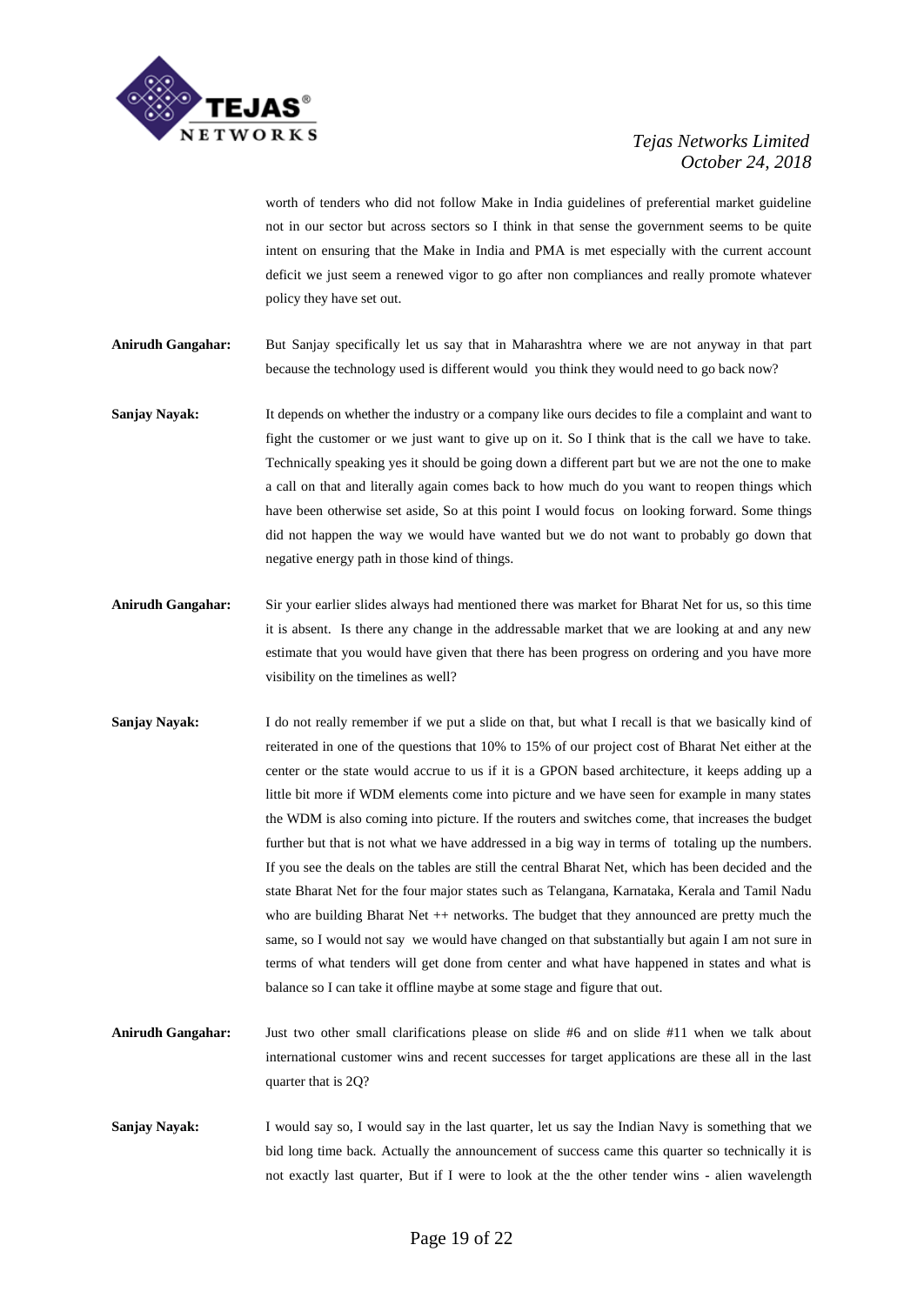

WDM is last quarter, Nigeria last quarter, Mexico is last quarter , Algeria last quarter,. Yes, primarily I would say all these deals happened last quarter barring the Indian Navy.

- **Anirudh Gangahar:** Where I am getting towards is, will these successes result in revenues probably starting in another couple of quarters or from this quarter onwards?
- **Sanjay Nayak:** No. These successes will result in revenues starting this quarter because all of these are successes along with POs, initial POs and some initial POs. As I said I was happy to see that in afew instances we received a million dollar plus POs as the first PO from the customer, so in that sense since these are runrate customers almost all of them except for the Navy, the benefit is that once you get the first order you basically ship it soon and then you are ready for the next one. So we do plan to revenue these as early as we can and then essentially be ready to get the next set of orders from these operators.
- **Anirudh Gangahar:** The last question was on your FTTH rollout plans, as of now your GPON is being deployed only for Bharat Net and nothing for any of the private Telco's?
- **Sanjay Nayak:** Except really small service providers, but not the three major operators that you all hear about. Of course we are in discussions with them as they are either expanding their current set of vendors or the current vendor in one case and we are going through all the RFP and other evaluation processes. So far we are I would say in a pretty good position of reckoning.
- **Anirudh Gangahar:** Is it just I think just on the time do you expect any clarity on whether you are in or not with these three leading the remaining major operators by the end of this year itself?
- **Sanjay Nayak:** Yes.
- **Anirudh Gangahar:** Thank you very much for all the answers.
- **Moderator:** Thank you. The next question is from the line of Pranav Kshatriya from Edelweiss. Please go ahead.
- **Pranav Kshatriya:** Thanks for the opportunity. My question is in Q4 results we had talked about some of the revenue slipping into the Q1 and hence I was expecting revenue distribution for this year to be more equally distributed in Q1 and Q2 but you suggest that it is not the case, can you just elaborate what is the reason for that? My second question is you talked about 20% plus growth and recouping of the lost revenue so are we talking about 20% growth on FY2017 base or it is on FY2018 base?
- **Sanjay Nayak:** First of all it was only 20% in FY2017 and there is nothing to recoup so it is really on the FY2018 base we do 20% plus we recoup the stuff from the 2017 base that we could not do last year so just to clarify that one. Coming back to your second part about rather the first question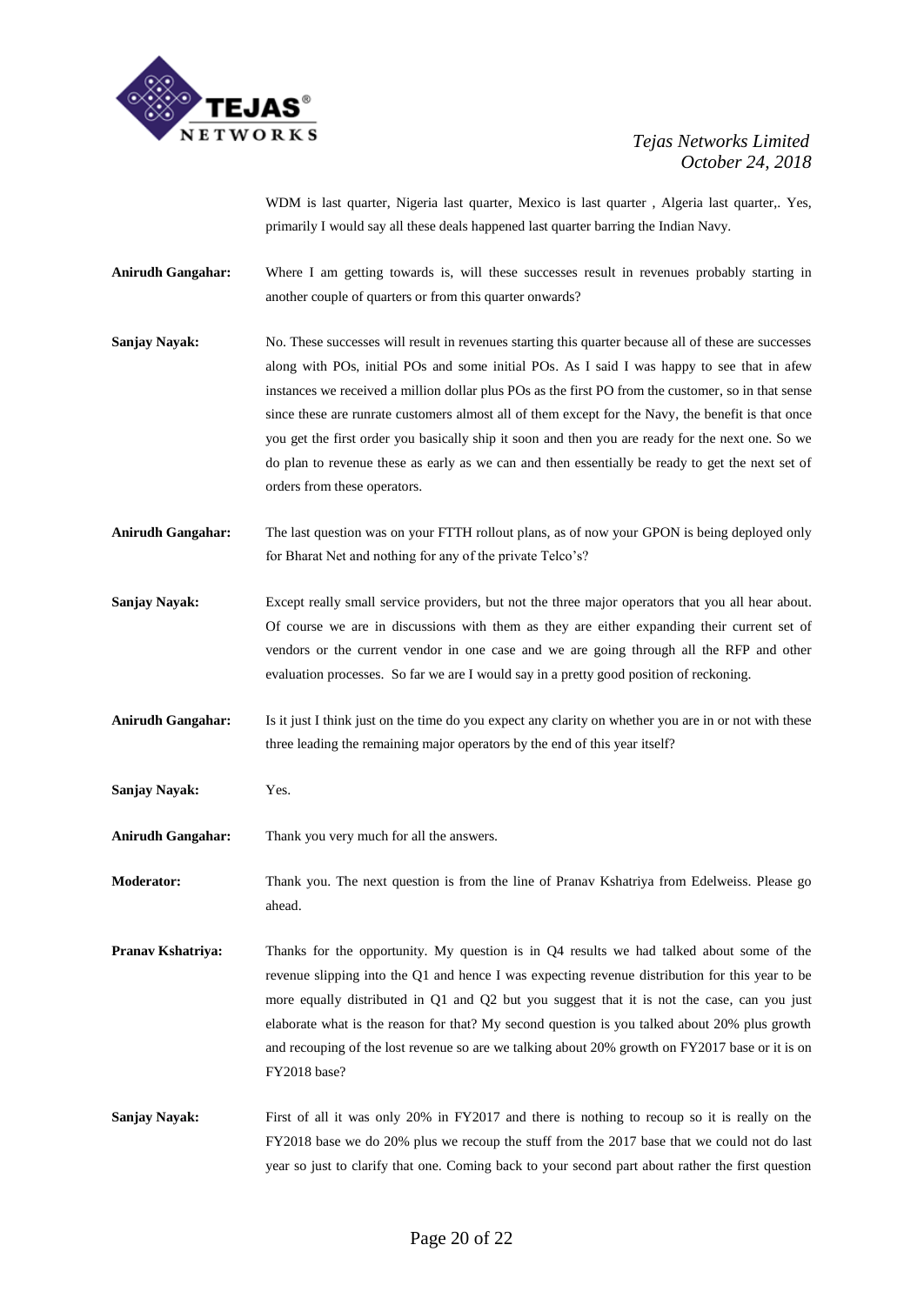

about the even distribution of the half between first half and second half so really there are two different elements, which we need to control. One is the order inflow when the order comes and when we take the inventory actions because for example if we take a lot of inventory actions earlier because our lead-times for products in terms of manufacturing you could be as early as ten weeks and as late as 15, 16 weeks. So if we take a lot of early inventory calls we could risk having an inventory build-up. If we take action too late then we will risk losing the quarter so the challenge is about what is the right time to take the inventory calls and that really determines essentially the quarterly revenue profile. So for the first half of the year for whatever we have assured we of course would have taken inventory calls at the right time but as we look at the second half of the year we are getting a better visibility in to Q3 as well as Q4 because we have to start taking inventory calls for Q4 and that is where I feel that based on the funnel we have, based on the inflow of forecast we have from various customers and the POs that are imminent from the tenders we have won we believe that what revenues will end up being will be as per normal course, which is much heavier in the second half compared to the first half. It is really a question of first half we did what we did, because it was a combination of how aggressive inventory calls we took and what was the order flow and when the customers wanted those things right from the utility customers, from which we have a decent backlog, which we had last year as well. They just want equipment in Q4 and we will produce it in time for them rather than producing and keeping it too early. So I would say second half of the yearour confidence comes from actual visibility into the specific demands of each customer that we are going to serve.

- **Pranav Kshatriya:** I have a follow up question you talked about the FY2019 around 25% revenue should come from international customers how do you see this going in FY2020. Should we see it coming back to one third of the revenue from international customers by then?
- **Sanjay Nayak:** Definitely that is the aspirational target except it is a bit too early for me to say whether it is only 33 or 35. What I sense is that the fact that we have a diversification of customers. The problem we had earlier even when we had 35% international revenues was that it was all concentrated under the OEM bucket. We think we have done very well since despite the OEM revenues reducing to a very small number, the overall international revenues have increased and the fact that this international business is spread across multiple countries in Southeast Asia, Africa, Americas while expanding the number of countries. We are actually having additional foot in the ground which gives us confidence that this is a more solid base compared to the previous 33%, which we had, so I do not know whether the 33% or 35% or more or less but definitely the momentum on the international side seems very, very strong and encouraging and it is just a question for us to continue to invest more because it was limited in the past by our investments and we are continuing to now add to that.

**Pranav Kshatriya:** Thank you. That is it from my side.

**Sanjay Nayak:** Maybe in this period of time, we have probably time for maybe one or two questions.